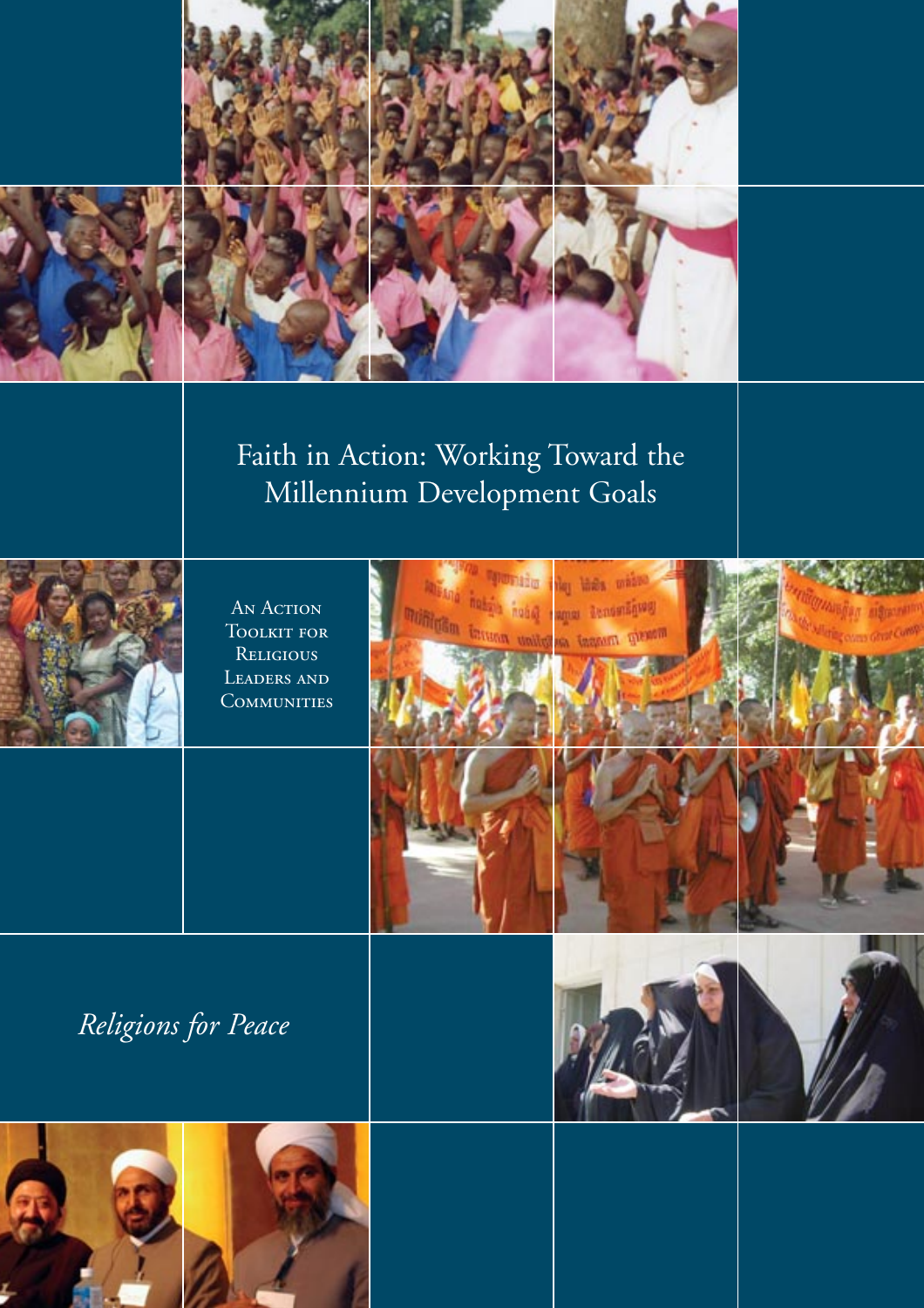### Introduction

### The eight Millennium Development Goals

are a set of simple but powerful objectives which, together, make up the world's agreed blueprint for building a better world. They have been embraced by donors, developing countries, civil society and major development institutions alike.

Enlightened religious leaders and scholars of all faiths also have a key role to play. Their advocacy can influence political leaders and ordinary citizens alike. Their teaching and guidance can inspire people to new levels of responsibility, commitment and public service. And by their example, they can promote interfaith dialogue and bridge the chasms of ignorance and misunderstanding. The decisions taken at the 2005 World Summit, and the mobilization of civil society groups throughout the world, offer encouraging signs of gathering political will to reach the Goals.

I encourage religious leaders and scholars to do their part in defeating poverty and hunger, and in delivering the world's poorest and most marginalized people from despair.

Kofi Annan SECRETARY-GENERAL of the United Nations



**Secretary-General, United Nations**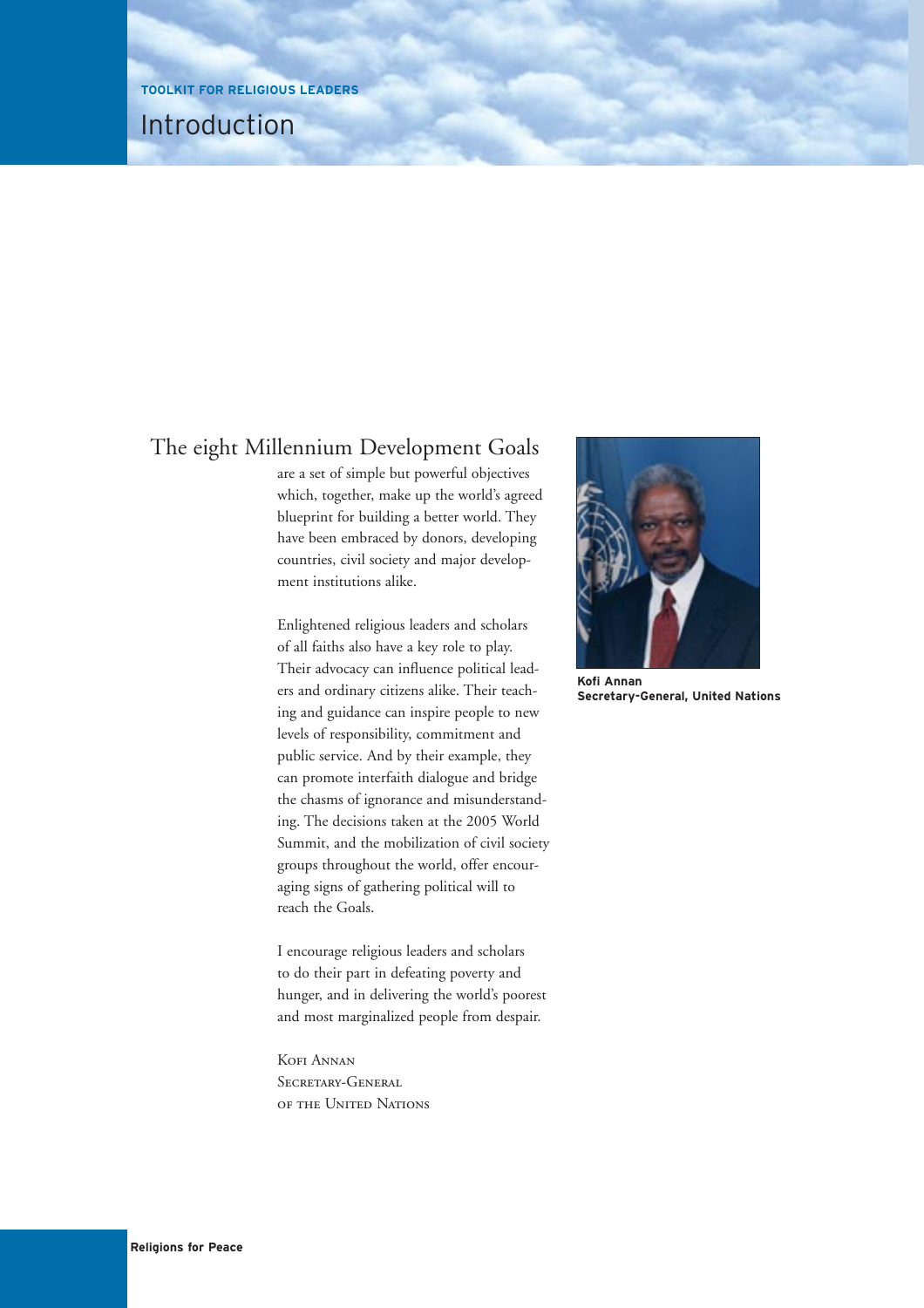### Introduction



**Dr. William F. Vendley Secretary General,** *Religions for Peace*

# A Message from Dr. William F. Vendley

Secretary General, World Conference of *RELIGIONS FOR PEACE*

Poverty kills. It kills 30,000 children every day. It shortens, injures and thwarts the lives of more than one billion people struggling to survive on less than US\$1 a day.<sup>1</sup> This poverty cruelly prevents access to the most basic of human needs: food, shelter and health care. It also denies the education so essential to break the cycle of poverty. This need not be so. This poverty is not inevitable. It can be changed.

Moral responsibility for a problem—it can be argued—grows in parallel with the human capacity to solve it. Today, the ways to combat most poverty lie within our collective hands. We have the capacity to end structural poverty and to change those large forces that hold people back from developing themselves. Our capacity to end structural poverty is the measure of our responsibility to do so. To be faithful to our most elementary moral teachings, we must act to end poverty.

The Millennium Development Goals, a compact among nations, lay out an achievable plan to combat global poverty. The Goals can be met, but only if all stakeholders work together.

Religious communities hold a vital key to

the achievement of the Goals. Together, they can serve as moral advocates for needed changes and powerful agents of action.

Through the power of multi-religious cooperation, *Religions for Peace* helps religious leaders and faith communities unleash their enormous potential to advocate for sustainable development and to deliver cost-effective services by equipping local congregations with needed tools.

This toolkit is designed to advance critically needed multi-religious action to end poverty. It provides practical training materials designed to mobilize and educate religious communities to be partners in the achievement of the Millennium Development Goals. It outlines steps for action.

To remain silent while poverty kills, injures and thwarts the lives of so many violates the fundamental teachings overwhelmingly shared by the world's religions. By taking action together, the world's religious leaders can help stop the brutal, unnecessary and unconscionable devastation of poverty. Cooperation among the world's religions is an irreplaceable key.

# About the Organization

*Religions for Peace* builds, equips and networks inter-religious councils to harness the untapped power of religious communities to transform conflict, promote peace and advance sustainable development. Founded in 1970 as an international, nonsectarian

organization, *Religions for Peace* is now the largest coalition of the world's religious communities, with affiliated inter-religious councils in four regions and more than 60 countries.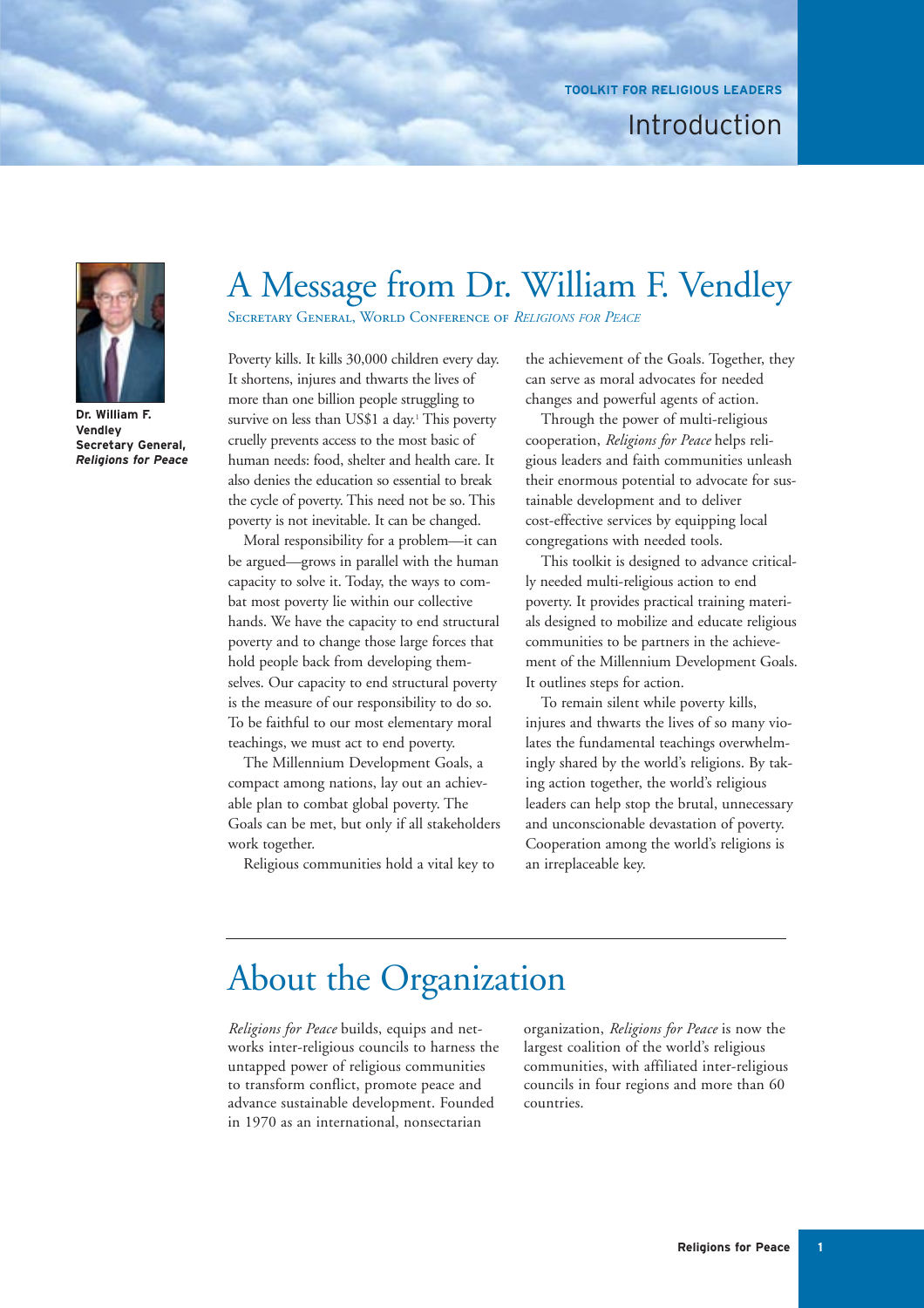# Table of Contents

| <b>INTRODUCTION</b>                        |                                                                                       |
|--------------------------------------------|---------------------------------------------------------------------------------------|
|                                            |                                                                                       |
|                                            |                                                                                       |
|                                            |                                                                                       |
|                                            |                                                                                       |
| <b>SECTION 1:</b>                          |                                                                                       |
| <b>MDGs</b>                                | What Makes the MDGs So Important? 5                                                   |
|                                            | What Role Can Religious                                                               |
|                                            |                                                                                       |
|                                            | How Are We Doing?                                                                     |
| <b>SECTION 2:</b><br><b>TAKE ACTION</b>    |                                                                                       |
|                                            | The Value of Multi-religious                                                          |
|                                            | Engaging Religious Communities 12                                                     |
|                                            | Advocating with and<br>Monitoring the Government 15                                   |
|                                            |                                                                                       |
|                                            |                                                                                       |
|                                            |                                                                                       |
|                                            | Fundraising and Resource Mobilization 21                                              |
| <b>SECTION 3:</b><br><b>TRAINING GUIDE</b> |                                                                                       |
| <b>SECTION 4:</b>                          | The Millennium Development Goals 25                                                   |
| <b>TOOLS AND</b><br><b>RESOURCES</b>       | The Millennium Development Goals: Grounded<br>in the Faith Traditions of the World 26 |
|                                            |                                                                                       |
|                                            | Adaptable Statement for                                                               |
|                                            |                                                                                       |
|                                            |                                                                                       |
|                                            |                                                                                       |

End Notes ............................................................33

### Purpose of the Toolkit

This manual was created by *Religions for Peace* with feedback and collaboration from religious leaders from countries around the world. It was created to equip religious leaders and inter-religious councils to carry out advocacy and action campaigns that support achievement of the MDGs.

After introducing the MDGs, the manual will assist religious leaders to actively engage their faith communities in support of the MDG process. It is designed to provide religious leaders with the information they need to:

- Raise awareness about the MDGs and empower their faith communities to take action.
- Build networks and coalitions with like-minded communities around the world.
- Hold policy makers accountable to the commitments their countries made in signing the Millennium Declaration in 2000.
- Engage both local and national media to promote the MDGs.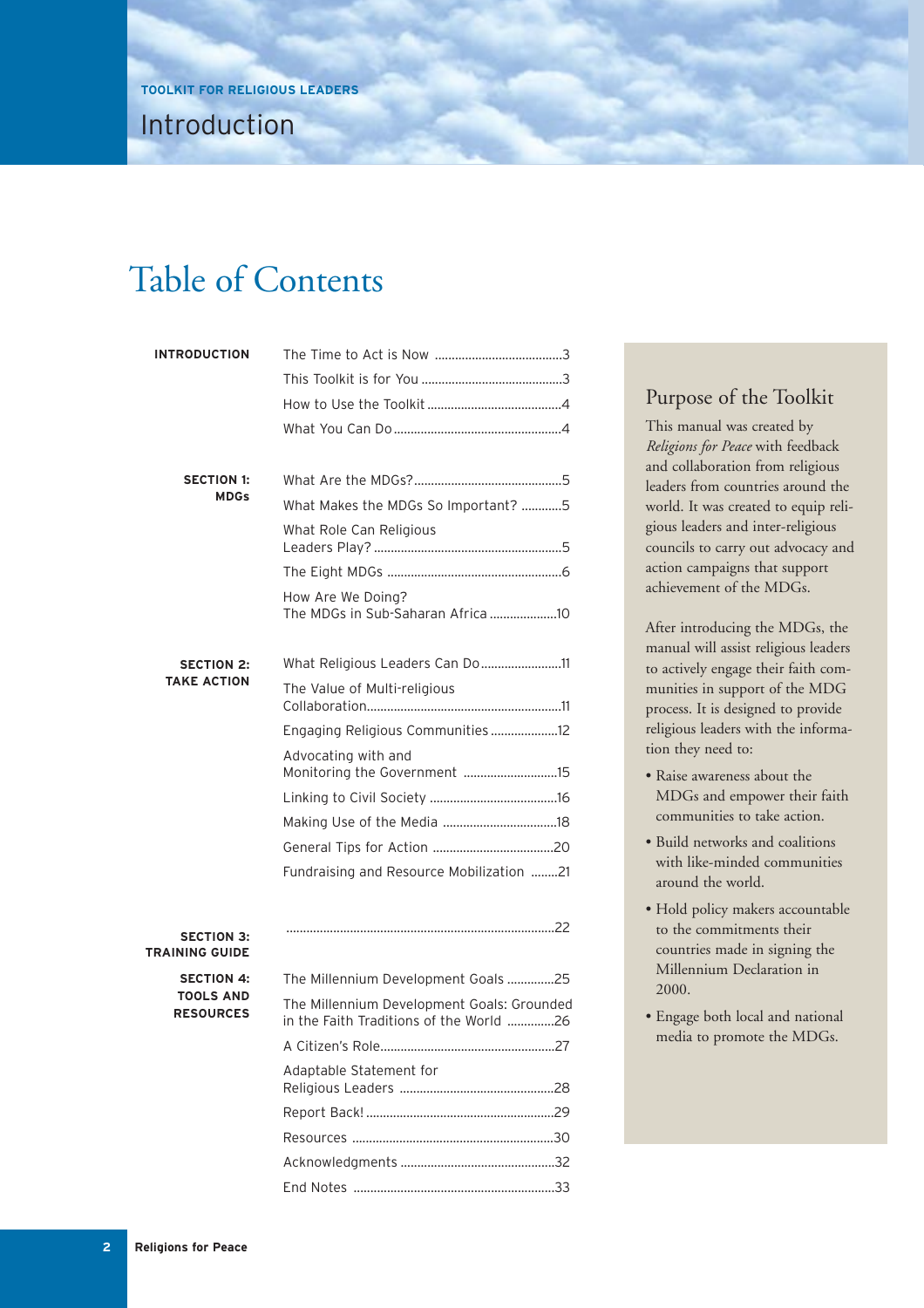### Introduction

# The Time to Act is Now

In the year 2000, 189 United Nations member nations voted for a compact among nations to end extreme poverty. In doing so, they pledged, for the first time, to unite behind a set of eight development goals to be reached by 2015. These Millennium Development Goals, or MDGs, set out specific, achievable targets on issues ranging from world hunger to HIV/AIDS to child mortality rates.

The Goals, however, are about much more than governments and world leaders. They are about improving the lives of individuals and communities who suffer daily from the effects of extreme poverty. The goals address issues that are all too real for many in the human family — malnutrition and disease, inadequate access to education and health care, and growing socio-economic inequity.

These crises threaten the very integrity of life of the people they afflict.

And yet, much of the world is experiencing unprecedented levels of prosperity. Today's tremendous wealth and scientific advances mean that, for the first time in history, the global community has the ability to eradicate extreme poverty.

Our faith traditions and our values call us to be outraged at the ongoing tragedy of poverty at a time when we can do so much more. The time has come for religious communities worldwide to bring the full weight of their moral authority to bear on behalf of the poor and the voiceless. One of the ways people of faith can act together in support of justice is to build the spiritual and political will necessary to attain the Millennium Development Goals.

# This Toolkit is for You

Are you a religious leader, a member of an inter-religious council, a member of a religious women's organization or youth organization? If you are, this **action toolkit** is for you. It is designed for members of all of these groups at the community, national or international level. *Religions for Peace* created this toolkit in collaboration with religious leaders from countries around the world. Its purpose is to equip religious leaders and inter-religious councils to carry out advocacy and action campaigns — at the community, national, regional and global levels — to support achievement of the MDGs.

After introducing the MDGs, the toolkit will assist religious leaders in actively engaging their faith communities in support of the MDG process. *Religions for Peace* designed it to provide religious leaders with the information they need to:

- Raise awareness about the MDGs and empower their faith communities to take action.
- Build networks and coalitions with likeminded communities around the world.
- Advocate that policy makers honor the commitments they made when they signed the Millennium Declaration in 2000.
- Engage both local and national media to promote the MDGs.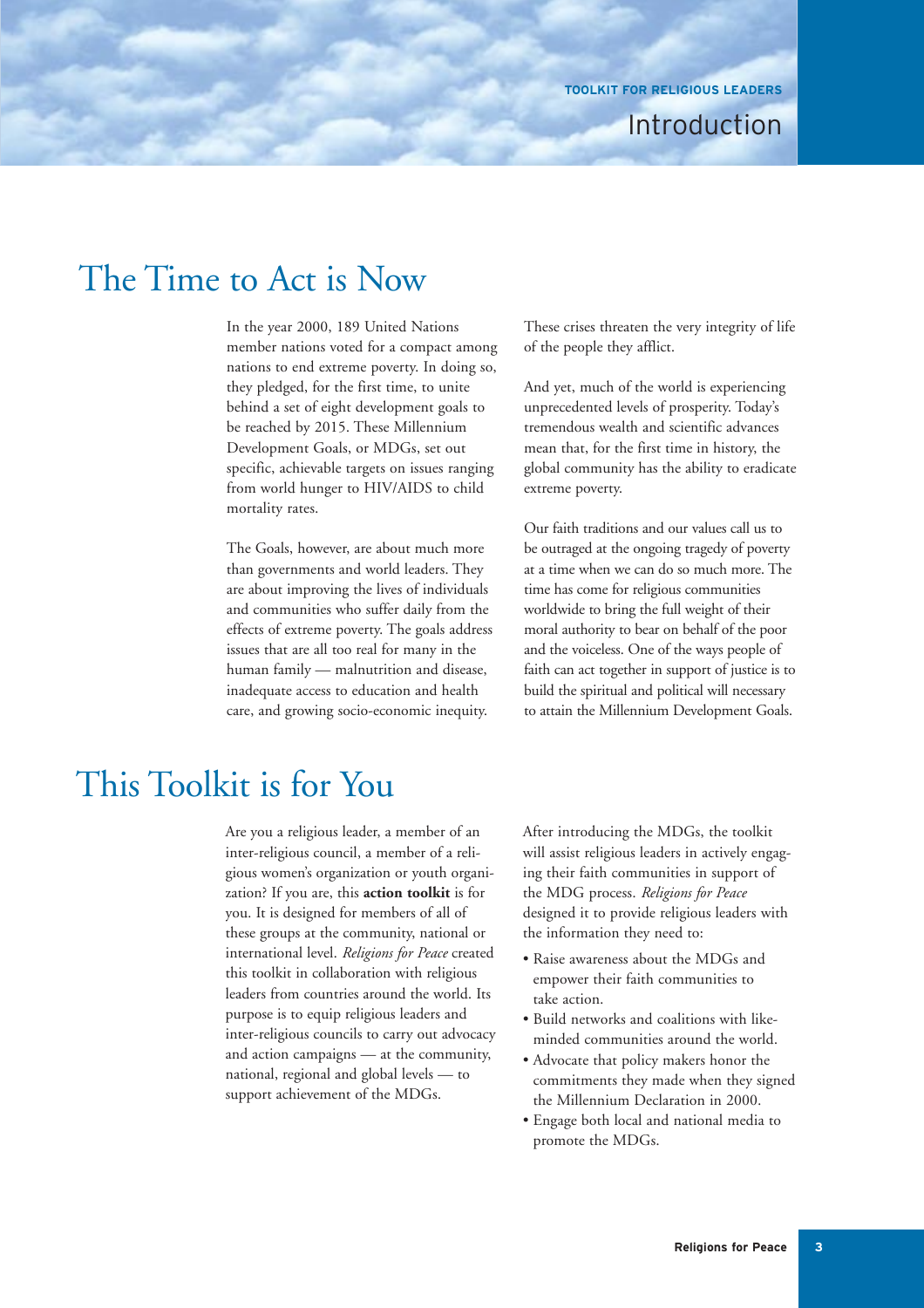Introduction

# How to Use the Toolkit

Religious leaders and their communities have the moral authority to raise awareness about the MDGs, engage in advocacy efforts and put pressure on their governments to fulfill their responsibilities. In the years since world leaders adopted the MDGs, local, national and global civil society coalitions have formed and taken action to raise awareness and pressure their governments to keep their promises. A number of governments of developing countries have developed concrete national plans for the attainment of the MDGs.

Some of these countries are making real progress on at least some of the goals. Other countries have not yet organized concerted efforts to attain the MDGs and have made less progress.

Developing countries are not expected to achieve the eight MDGs on their own. With specific targets to increase foreign aid, grant debt relief and develop fair trade policies, the MDGs call on rich countries to assist poorer nations in combating the global crisis of extreme poverty.

# What You Can Do

**Section 1** can be used to raise awareness and understanding of the goals themselves. It provides a general overview of the MDGs and describes how they came to be, who promised to fulfill them and why they are so important. The pages list the goals, statistics describing the problem addressed by the goals and reflections on how the goals relate to the world's religious traditions.

**Section 2** offers steps religious leaders can take to support the MDGs. It explains the role of religious communities in the MDG process, introduces the importance of multireligious collaboration and gives specific tips for actions in the following areas:

- **Engaging Religious Communities**
- **Advocating with and Monitoring the Government**
- **Linking to Civil Society**
- **Making Use of the Media**

**Section 2** also includes **general tips** for advocacy campaigns and ideas on **how to raise funds** for your actions.

**Section 3** provides trainers using this toolkit with tips and a training agenda.

**Section 4** provides four tools to use in preparing educational outreach and creating handouts and posters for events, as well as a list of resources that can be used to find out more about the MDGs where you live, get more tips for action and to link to civil society campaigns for the MDGs locally and internationally.

- 1. A list of the **eight MDGs** and their **eighteen targets**.
- 2. **Quotes from faith traditions from around the world** that support the MDGs.
- 3. **Description of citizens' roles** in achieving the MDGs.
- 4. **An adaptable statement** for reading or printing for religious services and multireligious events.
- 5. Information on how to **report back** to *Religions for Peace* and the Millennium Campaign about your events and actions.

*Each of these pages can be photocopied or adapted to use as a handout for events and actions.*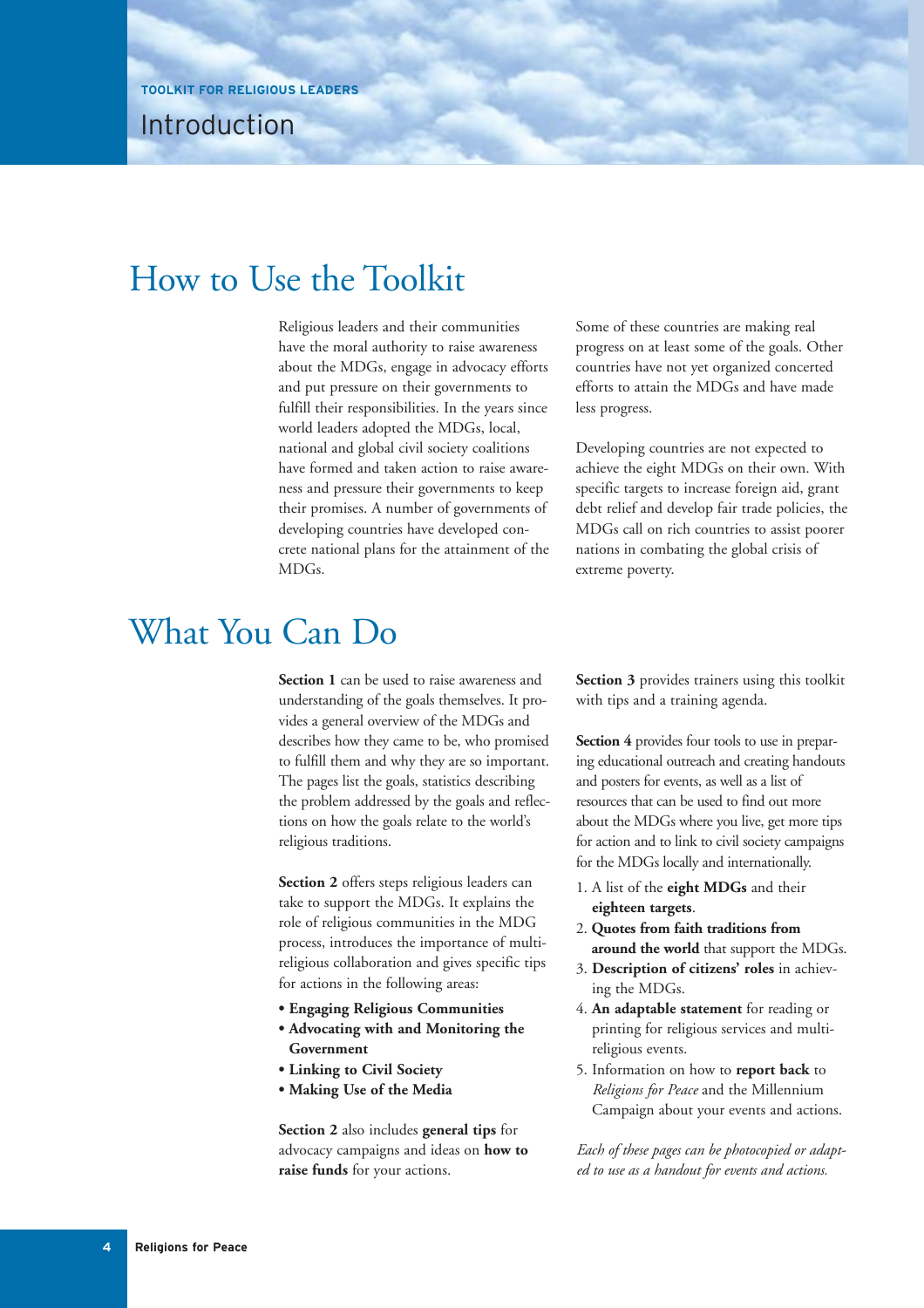# What are the MDGs?

In the year 2000, leaders from 189 member states of the United Nations signed the Millennium Declaration pledging to eradicate extreme poverty and to fulfill eight Millennium Development Goals (MDGs) by 2015. The MDGs correspond to issues that religious leaders and faith communities have

been actively supporting for decades and speak to a central concern of all faith traditions: the intrinsic value of each individual human life. The MDGs exemplify the synthesis of existing religious and civil society agendas into practical global policy.

# What Makes the MDGs so Important?

For the first time in history:

- Political leaders at the highest levels have stated their commitment to achieve the key development targets and to end extreme poverty.
- The global community has sufficient financial resources to put an end to extreme global poverty.
- We have the technical capacity to accomplish the MDGs.

The MDGs are not new development targets. Religious leaders, in particular, already have a lot of experience working on these issues in their own communities. The goals are unique because they represent a contract between the world's major economic players. In this time of great hope and potential, religious leaders have a profound opportunity and responsibility to ensure that world leaders follow through in achieving the goals.

# What Role Can Religious Leaders Play?

Religious leaders, often the most respected figures in their communities, are uniquely equipped to join and lead activism to support the MDGs by:

- Raising awareness, influencing public opinion and shaping social values.
- Promoting public policy that respects the dignity of all persons and defends the sanctity of life.
- Supporting effective policies and laws.

• Promoting advocacy from the grassroots

to national and international levels. Religious leaders and communities of faith have the power to advance the MDG process. Advocating for the eradication of extreme poverty also has the power to renew our faiths by enhancing our appreciation for the moral implications of our traditions and challenging us to collaborate with others as we put our religious beliefs and moral convictions into action.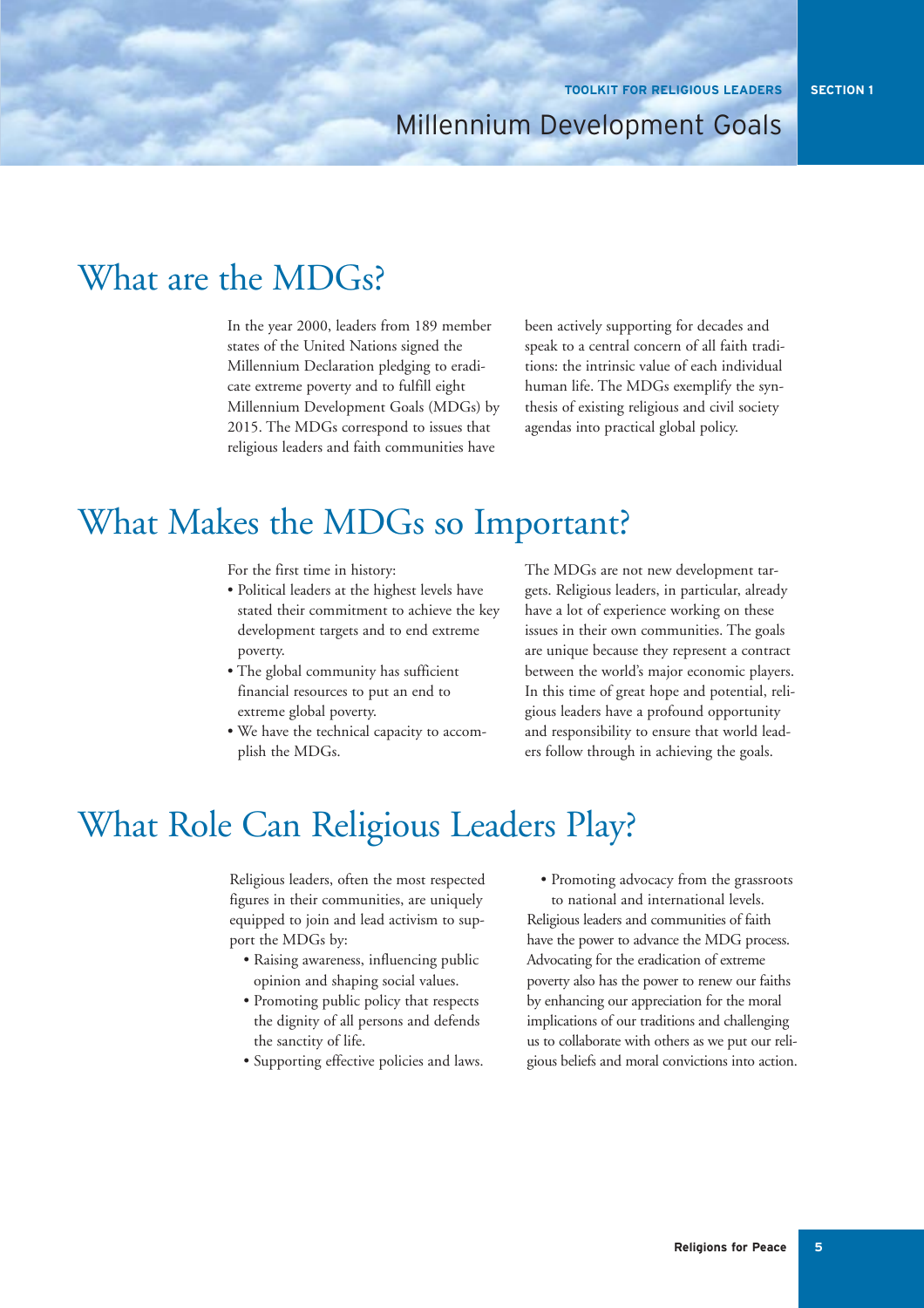

# Eradicate extreme poverty and hunger

To cut in half the number of people who suffer from hunger and the devastating effects of extreme poverty by 2015.

- 50,000 people die each day as a result of poverty-related causes.2
- Every three seconds a child dies from hunger and preventable diseases.3

#### **Faith in Action**

Religious communities have long recognized and responded to the need to nourish people spiritually and physically. Now is the time to speak out on behalf of the hungry and most vulnerable. It is important to seize this opportunity to honor and serve the sanctity of all human life by uniting behind a common concern for the hungry and a deep faith in the ability of the world community to eradicate extreme global poverty.

#### **From the Muslim tradition:**

"Have you ever seen a human being who contradicts the essence of the religion? That is the person who pushes the orphan aside and does not promote feeding the needy." (Qur'an 107)



# Achieve universal primary education

To guarantee that children everywhere, boys and girls alike, will be able to attend and complete primary school by 2015.

- Over 100 million school-aged children are not enrolled in school 58 million of them are girls.4
- In developing countries, one girl in every four never makes it past fifth grade.<sup>5</sup>
- Children born to uneducated mothers are nearly twice as likely to die before age five as those born to mothers who completed primary school.<sup>6</sup>

#### **Faith in Action**

Religious traditions celebrate the preciousness and promise of children. Children, **boys and girls**, need to acquire the knowledge and skills necessary to rise out of extreme poverty and to develop greater inter-religious and multi-cultural understanding. It is vital to honor the sacred lives of all children. Their education is the greatest hope for achieving long-lasting global peace and social justice.

#### **Guinean Proverb:**

"Knowledge is like a garden: If it is not cultivated, it cannot be harvested."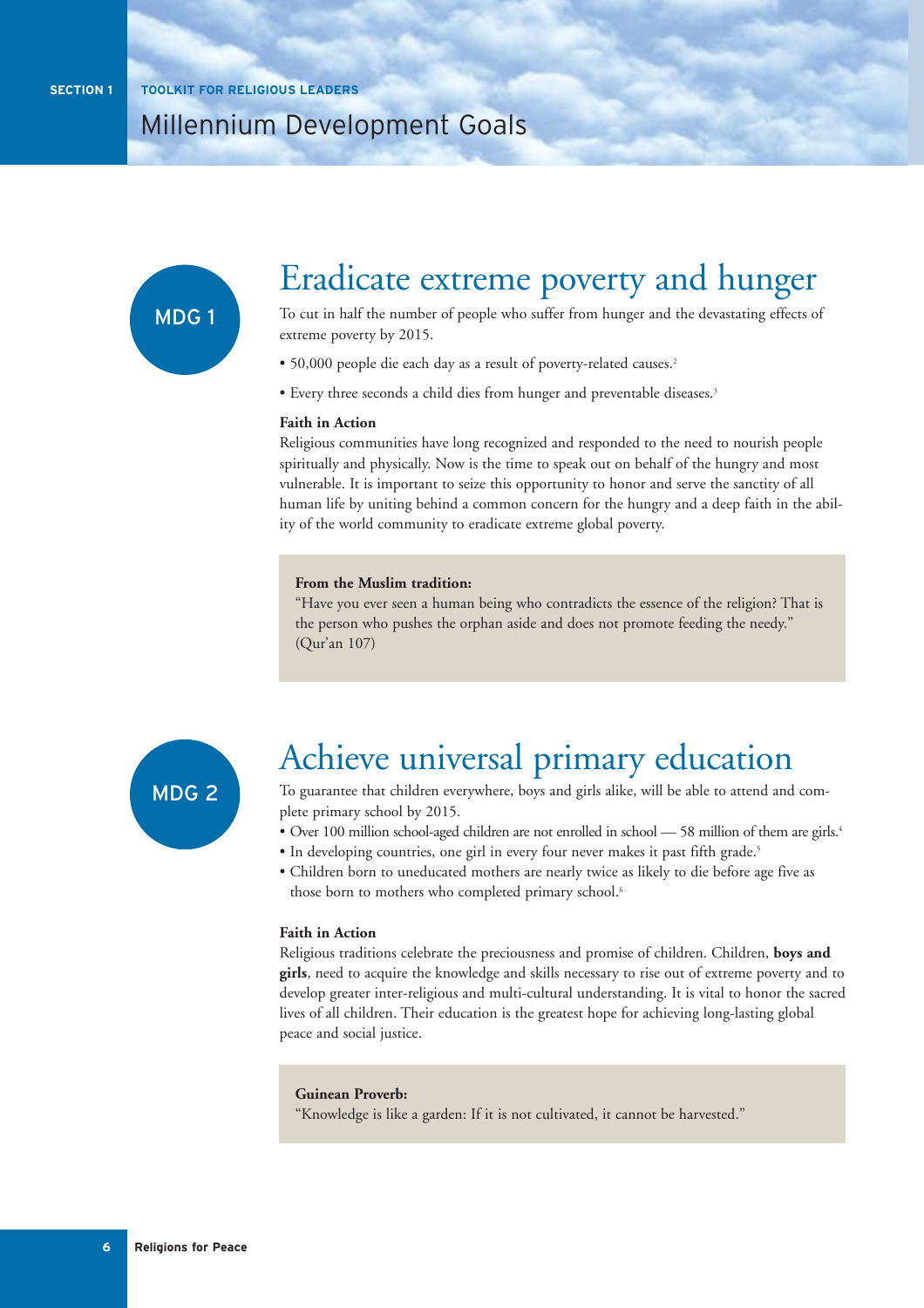### MDG 3

# Promote gender equality and empower women

To eliminate gender disparity in education at all levels by 2015 so that an equal number of boys and girls will participate in all levels of schooling.

- 64 percent of the world's estimated 876 million illiterate adults are women.7
- 70 percent of the people who live on less than US \$1 per day are women and their children.<sup>8</sup>

#### **Faith in Action**

The world's religious traditions share a common respect and reverence for the gifts of all members of the human family. Religious traditions value all life on earth. They share a vision of a world in which neither women nor men suffer from poverty in its many forms and in which all women and men are able to achieve fulfilling lives.

Equal access to education must be provided at all levels so that women and men everywhere will have the necessary resources to contribute their gifts to the growth of their families and communities. It is important to seize this opportunity to build the capacity of women, uniting behind shared appreciation for their critical role in individual faith communities and in the global human family.

#### **From the Baha'i tradition:**

"Only as women are welcomed into full partnership in all fields of human endeavor will the moral and psychological climate be created in which international peace can emerge." (Universal House of Justice, 1985)

### MDG 4

# Reduce child mortality

To reduce by two-thirds the mortality rate of children under the age of five.

• Over 11 million children under the age of five die each year, most from preventable or treatable diseases.<sup>9</sup>

#### **Faith in Action**

The beauty, sanctity and ultimate value of children are emphasized in every religious tradition. Now is the time for religious leaders and faith communities to speak out on behalf of the 30,000 children who die each day from the effects of extreme poverty and unnecessary illness. It is crucial to seize this opportunity to protect the most vulnerable citizens of our world, uniting behind a shared sense of outrage at the unnecessary loss of young lives.

#### **From the Jewish tradition:**

"By the breath of children, God sustains the world." (Talmud Bavli, Shabbat 119b)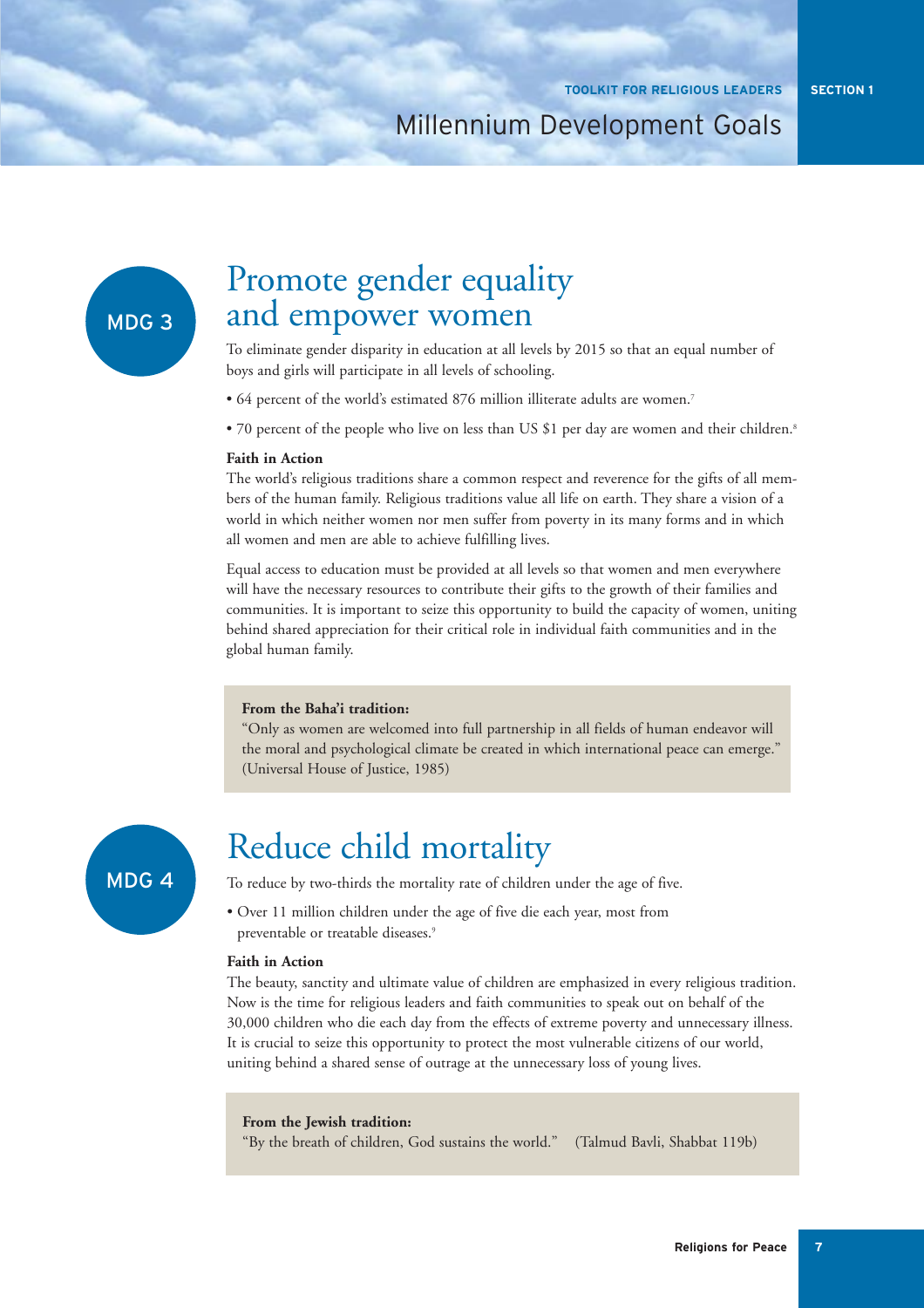

# Improve maternal health

To reduce the maternal mortality rate by 75 percent by 2015.

- More than 500,000 women die of complications from pregnancy and childbirth every year.<sup>10</sup>
- Trained health personnel in the least-developed countries attend only 28 in 100 women giving birth.<sup>11</sup>

#### **Faith in Action**

Mothers appear in the sacred texts and oral traditions of religions all over the world. Their role in giving birth to all children and their contribution to the well-being of their communities are recognized and celebrated. Women's health and well-being are vital. Therefore, action must be taken to ensure that women everywhere have access to affordable and adequate maternal health care to honor and serve the mothers of this world, uniting behind common respect and gratitude for the life and care they bring to the human family.

#### **From the Sikh tradition:**

"We are born of women, we are conceived in the womb of women, we are engaged and married to women. We make friendship with women and the lineage continues because of women." (Guru Nanak Dev, Var Asa)



# Combat HIV/AIDS, malaria and other diseases

To stop and begin to reverse the spread of HIV/AIDS and to stop and begin to reverse the incidence of malaria and other major diseases.

- Approximately 40 million people are now living with HIV/AIDS; 20 million people have already died from it.<sup>12</sup>
- Malaria causes more than 300 million acute illnesses (90 percent in sub-Saharan Africa) and at least one million deaths annually.13

#### **Faith in Action**

Religious leaders and faith communities share a tradition of responding to the needs of those affected by disease and sickness. The MDGs offer an important opportunity for religious leaders to continue the global struggle against HIV/AIDS, malaria, and other life-threatening diseases by putting pressure on their governments to do more. Now is the time to serve those who are suffering.

#### **From the Buddhist tradition:**

"May all beings everywhere plagued with sufferings of body and mind quickly be freed from their illnesses." (The Bodhicaryavatara of Shantideva)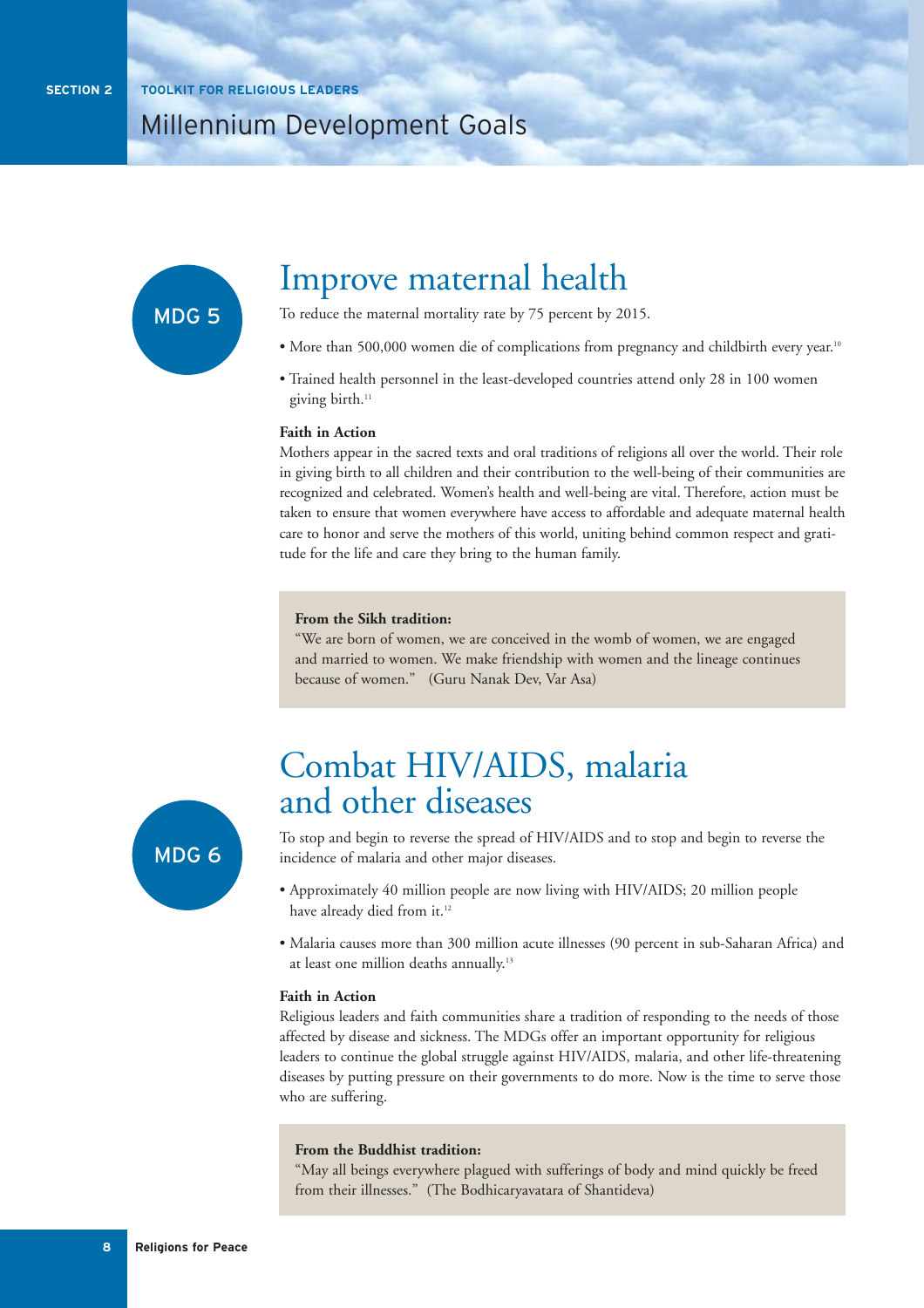### MDG 7

### Ensure environmental sustainability

To integrate the principles of sustainable development into country policies and programs, to halve the proportion of people without sustainable access to safe drinking water and to achieve significant improvement in the lives of at least 100 million slum dwellers by 2020.

• 2.5 billion people do not have access to improved sanitation.<sup>14</sup>

• 1.2 billion people do not have access to an improved source of drinking water.<sup>15</sup>

#### **Faith in Action**

Many religious traditions celebrate the Earth as the sacred, hospitable home for human beings and all other creatures. It has become clear that the Earth and its natural resources are fragile and precious and that action must be taken to ensure access to the basic life-sustaining resources: food, clean water and shelter. It is important to seize this opportunity to honor this sacred planet so that the Earth can be a healthy, sustainable home for generations to come.

**From the Hindu tradition:** "May there be peace on earth, peace in the atmosphere and in the heavens. Peaceful be the waters, the herbs and plants. May the Divine bring us peace." (Atharva-Veda XIX-9)

MDG 8

# Develop a global partnership for development

To increase effective aid and sustainable debt relief, establish fairer trade rules and ensure that countries receiving aid set and keep good policies for the use of aid.

- In 1970, 22 of the world's richest countries pledged to spend 0.7 percent of their national income on aid. Only 5 countries have kept that promise.<sup>16</sup>
- Every year sub-Saharan Africa, the poorest region of the world, spends \$14.5 billion repaying debts to the world's rich countries and international institutions.<sup>17</sup>

#### **Faith in Action**

Religious communities have extensive experience establishing and working through partnerships that cross political borders. Citizens across the globe are more interdependent than ever and now is the time to link existing religious and multi-religious networks to the global civil society campaign against extreme poverty. The MDGs offer an important opportunity to work with members from diverse faith traditions on issues of common humanity and of responsibility to care for one another.

#### **From the Christian tradition:**

"Give to the one who asks you, and do not turn away from the one who wants to borrow from you..." (The Bible, Matthew 5:42)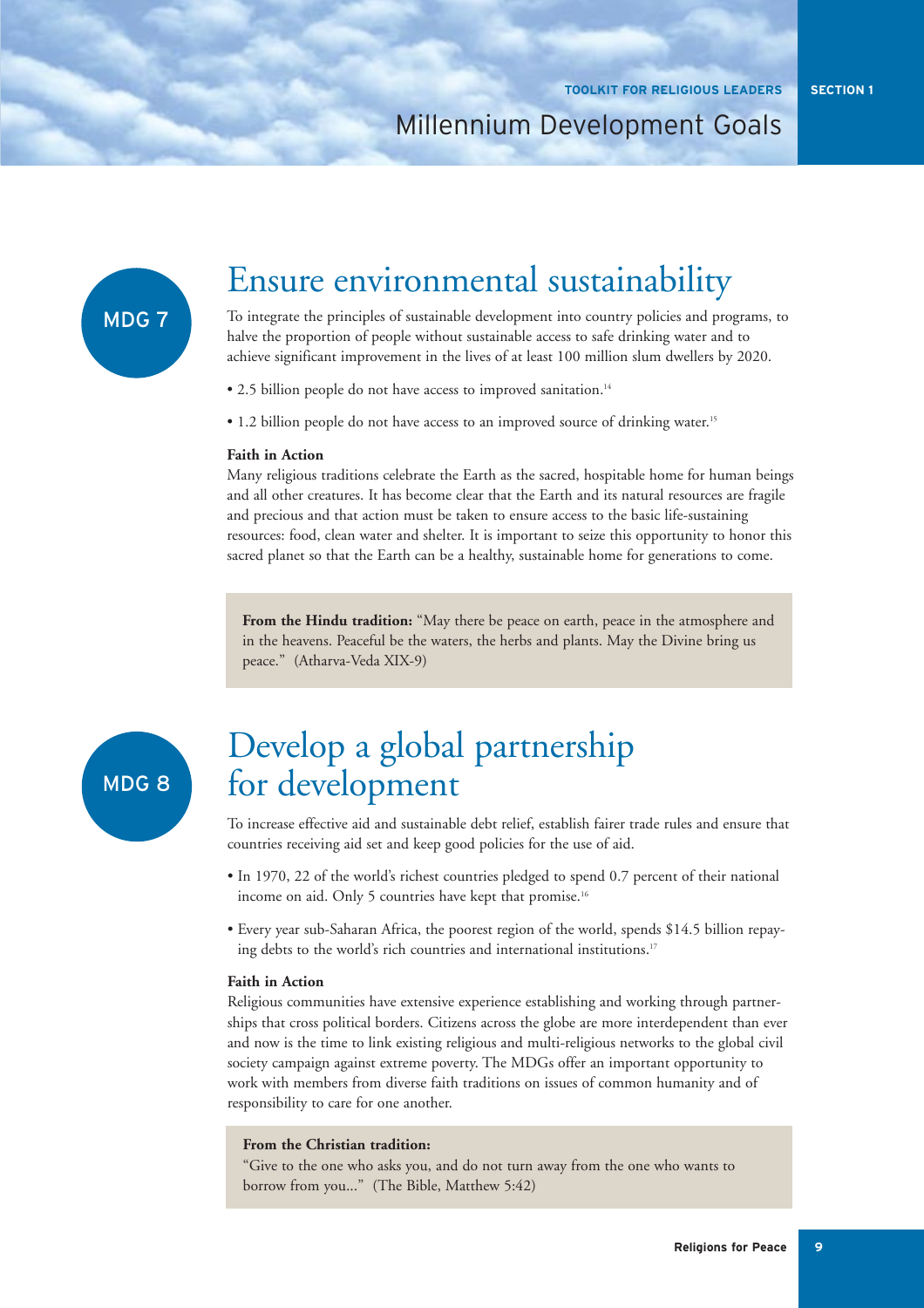# How are we doing?

#### **The Millennium Development Goals in Sub-Saharan Africa**

| MDG 1 Eradicate extreme poverty and hunger                                                                     |                 |                         |                       |
|----------------------------------------------------------------------------------------------------------------|-----------------|-------------------------|-----------------------|
| Population living below US\$1 per day (%)                                                                      |                 | 1990<br>44.6            | 2001<br>46.4          |
| Population undernourished (%)                                                                                  |                 | 1990-92<br>36           | 2000-02<br>33         |
| MDG 2 Achieve universal primary education                                                                      |                 |                         |                       |
| Enrollment in final grades of primary school (%)                                                               | girls:<br>boys: | 1998-99<br>44.4<br>54.4 | 2000-02<br>48.6<br>57 |
| MDG 3 Promote gender equality and empower women                                                                |                 |                         |                       |
| Ratio of female-to-male youth literacy rates                                                                   |                 | 1990<br>0.80            | 2000-04<br>0.88       |
| Women in non-agricultural employment (%)                                                                       |                 | 1990<br>31.5            | 2003<br>35.8          |
| MDG 4 Reduce child mortality                                                                                   |                 |                         |                       |
| Mortality rate of children under 5 (deaths/1,000 births)                                                       |                 | 1990<br>185             | 2003<br>172           |
| MDG 5 Improve maternal health                                                                                  |                 |                         |                       |
| Births attended by skilled health personnel (%)                                                                |                 | 1990<br>40              | 2003<br>41            |
| MDG 6 Combat HIV/AIDS, Malaria and Other Diseases                                                              |                 |                         |                       |
| Estimated adult (15-49) HIV prevalence (%)                                                                     | 1990<br>2.7     | 2001<br>7.3             | 2004<br>7.2           |
|                                                                                                                | 2001            | 2002                    | 2003                  |
| New tuberculosis cases per 1,000,000 people (#)                                                                | 253             | 263                     | 274                   |
| MDG 7 Ensure environmental sustainability                                                                      |                 |                         |                       |
| Land area covered by forest (%)                                                                                |                 | 1990<br>29.3            | 2000<br>27.1          |
| Population with access to improved water source (%)                                                            |                 | 1990<br>49              | 2002<br>58            |
| MDG 8 Develop a global partnership for development                                                             |                 |                         |                       |
| Donor countries' gross national income given as<br>official development assistance to developing countries (%) |                 | 2001<br>.22             | 2003<br>.25           |

*Source: United Nations Statistics Division, Millennium Indicators Database, World and Regional Trends. Statistics for Goals 1-7 are for sub-Saharan Africa.*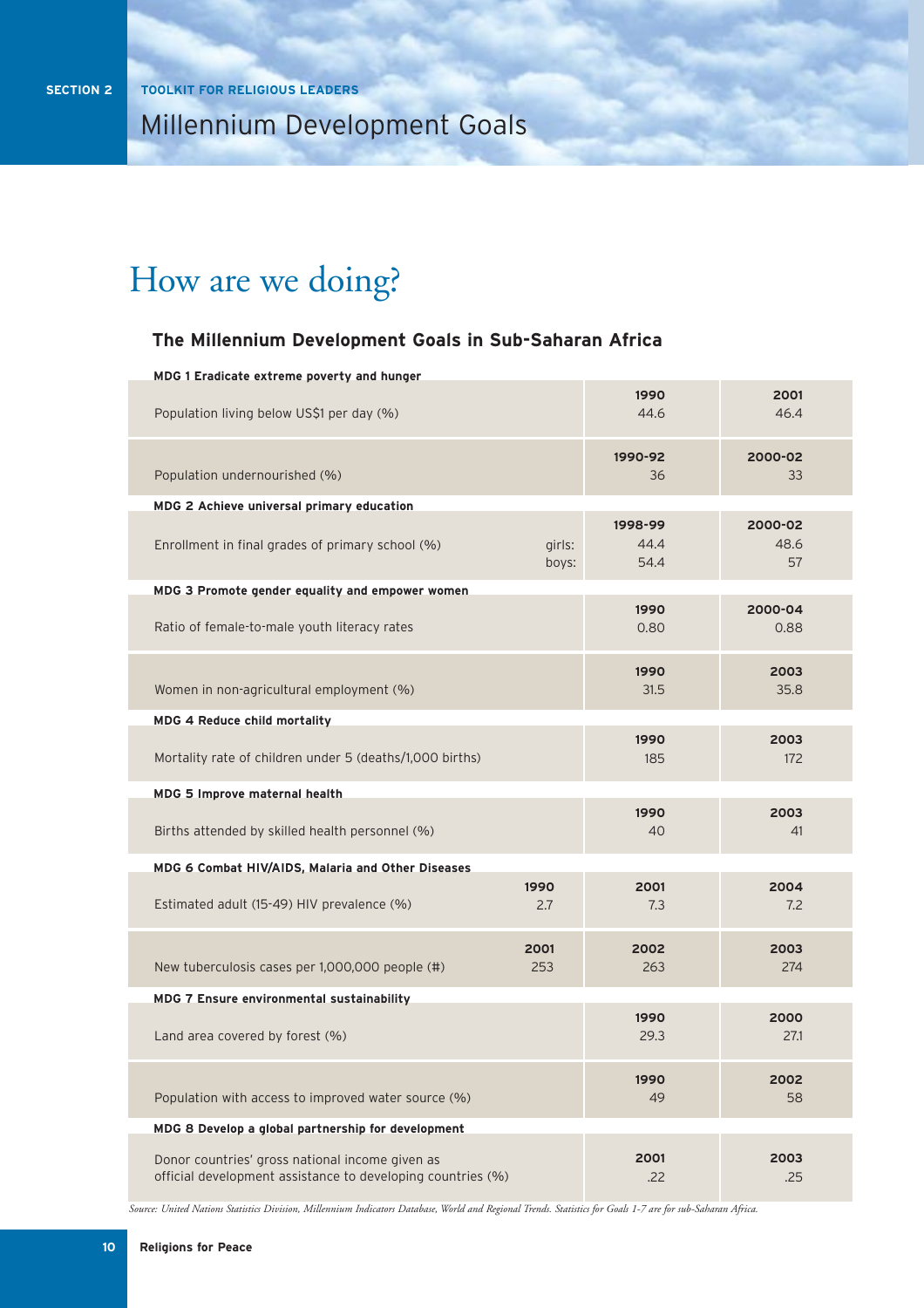# What Religious Leaders Can Do

It is the role of civil society leaders of all backgrounds to raise awareness of the MDGs in their communities and with their governments. Religious leaders are called to bring their moral and spiritual leadership to advocacy and action around the MDGs.

- Collaborate with other religious leaders and communities.
- Engage your religious community.
- Advocate with and monitor your government.
- Link to civil society actions and campaigns.
- Use the media.

# Value of Multi-religious Collaboration

The world's religious communities have enormous potential to improve conditions for billions of people worldwide. Multireligious cooperation unleashes the hidden assets of religious communities and is more powerful, both substantively and symbolically, than the efforts of individual faith communities acting alone. Religious communities possess spiritual, moral and social assets that can be brought to bear utilizing the full range of existing structures—leadership, local congregations, women's groups, youth groups and specialized agencies. When religious communities recognize their shared values, mobilize their collective assets and work together, they can have a decisive impact where it is most needed.

Religious leaders are uniquely equipped to help get world leaders back on track to achieve the MDGs by 2015. Religious communities all over the world have a longstanding tradition of addressing issues of extreme poverty and social injustice in creative and effective ways. The fundamental sanctity of each human life, a central moral tenet shared by the world's major faith traditions, motivates individuals and faith communities to serve the poor in a myriad of ways. In addition to religious traditions' moral assets, the sheer scale of religious

infrastructures in many countries is of tremendous value in mobilizing large numbers of persons to act. Existing religious communities are the necessary building blocks for worldwide civil society action in support of the MDGs.

Religious leaders and faith communities are the largest and best-organized civil institutions in the world today, claiming the allegiance of billions of believers and bridging the divides of race, class and nationality. More than any other civil society representatives, religious leaders have the experience of establishing and working with international partnerships, and their expertise is greatly needed in the multi-national, inter-religious task of achieving the MDGs by 2015.

Advocating for the achievement of the MDGs is an act that mobilizes and connects faith communities throughout the world. In a time when religion is too often manipulated as a source of division and a false motivation for violent conflict, multireligious collaboration for the MDGs offers an opportunity for diverse faith communities to work together on issues that remind us of our common humanity. Religious leaders and faith communities have the power to ensure that world leaders work to achieve the MDGs by 2015.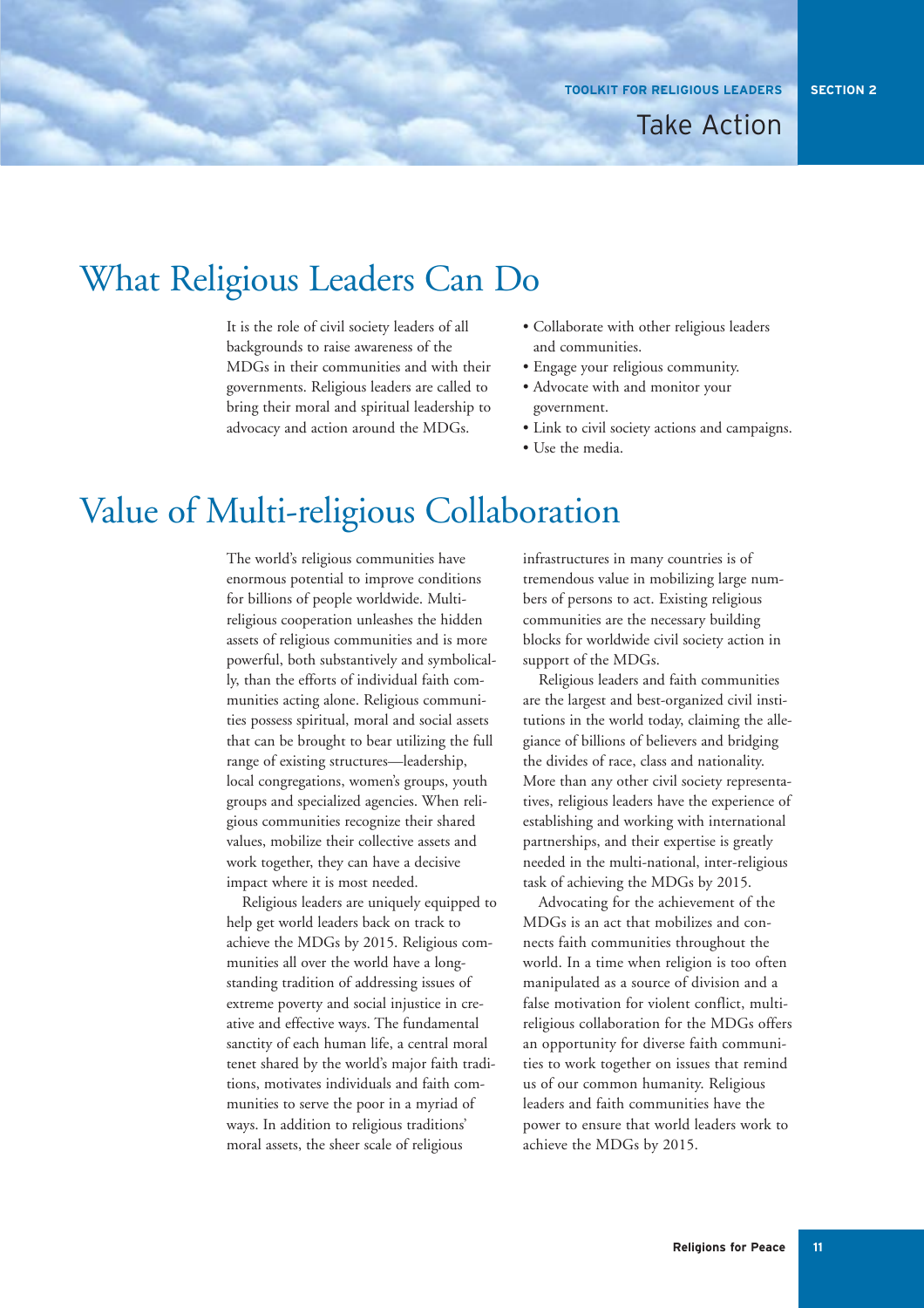# I. Engaging Religious Communities

#### **Collaborate with other religious leaders and communities**

Bring the power of multi-religious collaboration to the MDG campaign by organizing events through inter-religious councils in your country and networking with leaders of other faith groups in the community.

#### **Engage all the members of your community**

Religious leaders, women's organizations, youth organizations, schools and other faithbased groups can take an active role in raising awareness of the MDGs and in enabling community members to become effective advocates for them.

#### **Actions to take:**

- Hold special religious services.
- Link the MDGs to actions your community is already taking.
- Engage women leaders and religious women's organizations.
- Work with youth.
- Work with schools to incorporate the MDGs into religious education.

#### **Hold special religious services**

Incorporating the MDGs into religious services is a simple but very powerful way to raise awareness about the Goals within your community.

- **Encourage involvement:** Get lay leaders, women, men and youth involved in planning and holding the event.
- **Pick a theme:** Focus on all of the MDGs together or highlight each goal individually at separate services or events.
- **Select a day:** Link the MDGs to special observances or holidays throughout the year. Incorporate the MDGs into an existing worship service or hold a special MDG-related event.
- **Select material:** Choose prayers, songs, meditations, messages and other elements of worship that support the goals of ending poverty and advocating for socio-economic justice. If the event is multi-religious, ensure that material is drawn from the whole range of traditions that will be participating.
- **Spread the word:** Invite all of the members of your community, local political leaders and representatives of civil society organizations.
- **Educate:** Include educational handouts on the MDGs in service handouts or on posters and tables at community events.

Use copies or adaptations of the tools at the back of this toolkit:

For all events: "The 8 MDGs" on page 25 and "A Citizen's Role" on page 27.

For inter-religious events and education: "The Millennium Development Goals: Grounded in the Faith Traditions of the World" on page 25.

#### **Link the MDGs to actions your community is already taking**

Does your community feed the hungry, work with people affected by HIV/AIDS or work to improve the lives of the poor?

• Use the work your community does for the common good as a tool for education about the MDGs. For example, if you raise awareness about MDG 1 ("Eradicate extreme poverty and hunger") as part of local efforts to feed the hungry, you will make the MDGs more meaningful to your community.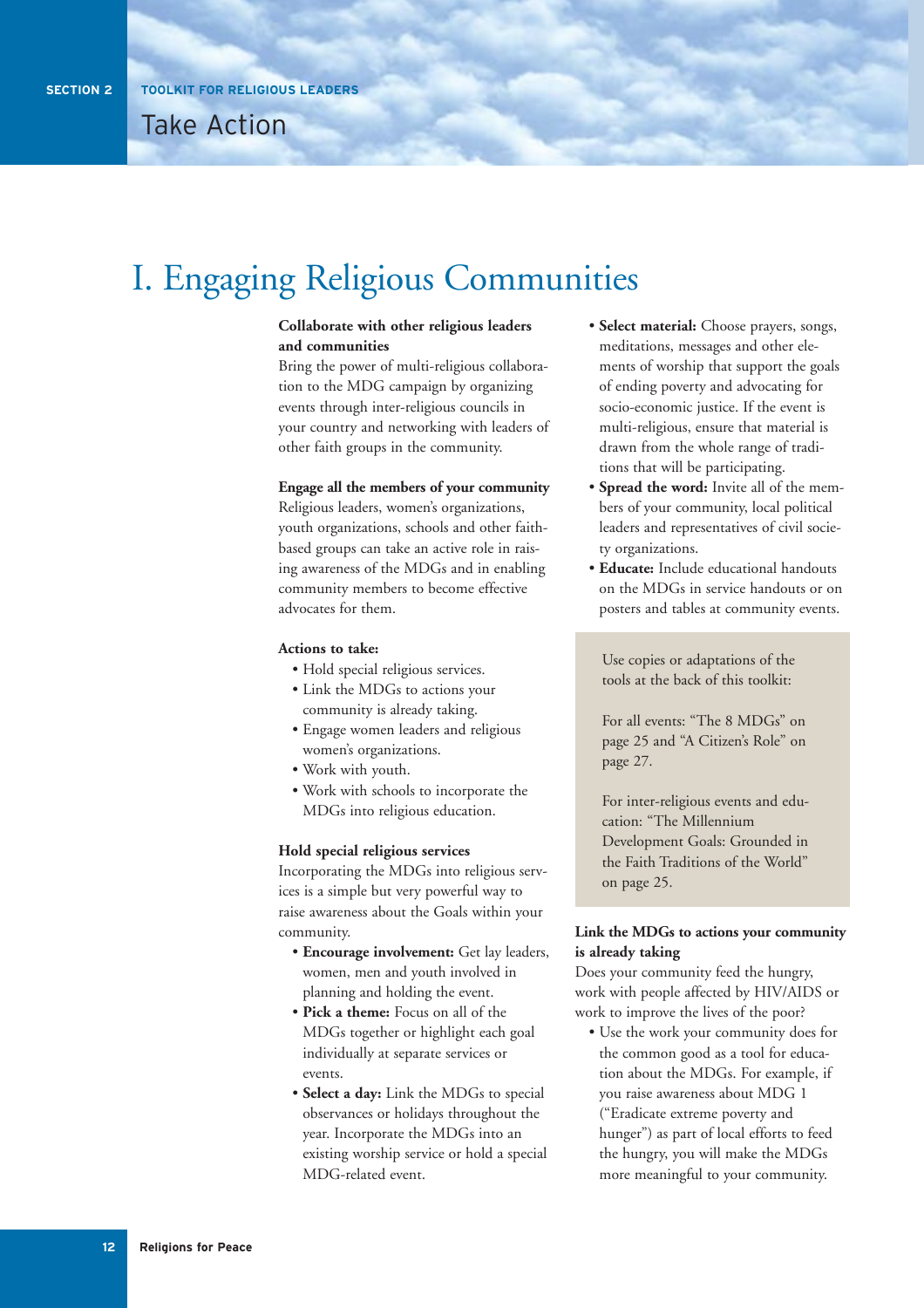• Have information available on the MDGs whenever you take action on an MDG-related issue. Make copies of the tools on pages 22-24 or create your own materials using this manual and the resources listed on pages 30-31.

• Document unmet needs in your community and the work you do to address them. Use this information when you advocate for the MDGs or speak with the media.

#### **Engage women leaders and religious women's organizations**

Women of faith are often on the frontlines of caring for the sick and the neediest in their communities. They are also active agents for positive change in their societies. At the same time, women are often among the most vulnerable to the effects of poverty. Many of the MDGs, including: Goal 2 (Achieve universal primary education), Goal 3 (Promote gender equality and empower women), and Goal 5 (Improve maternal health), address issues that specifically effect women. Women's perspectives and concerns are essential to achieving all of the MDGs.

The leaders of religious women's organizations and inter-religious women of faith networks can engage women of faith in supporting the MDGs by holding workshops and special events and by linking the MDGs to actions in which women are already involved. Given their intimate knowledge of the needs of their communities, women of faith can be effective advocates and agents for change.

#### **Actions to take:**

- Engage women of faith in the planning, organizing and facilitating of events and actions around the MDGs.
- Ensure that the presence, the perspective and the concerns of women of faith are included in local and national dialogues around the MDGs and civil society.
- Hold educational workshops with women

of faith groups to raise their awareness of the MDGs and to facilitate the sharing of their experiences and perspectives.

#### **Work with youth**

All of the MDGs effect youth and the world they will inherit from their parents. Today's children will grow into the leaders of the future, the leaders who will carry on our work for development and socio-economic justice. Young people also bring creativity and energy to advocacy work and campaigns for positive change.

#### **Actions to take:**

- Hold educational events for youth on the MDGs.
- Link youth of different faiths through inter-religious council events or partnerships between local religious communities.
- Engage youth organizations in your advocacy campaigns.

#### **Incorporate the MDGs into religious education**

Working with religious schools to integrate the MDGs into religious education curriculums can be a great way to make traditions and teachings come alive to the younger members of your faith community. Include information on the MDGs, the problems they address and the role of citizens in advocating for them in school curriculums and in school events.

#### **Groups to engage:**

- Youth networks in inter-religious councils.
- Religious educational institutions (schools, religious education programs, camps, universities).
- Religious youth groups and organizations.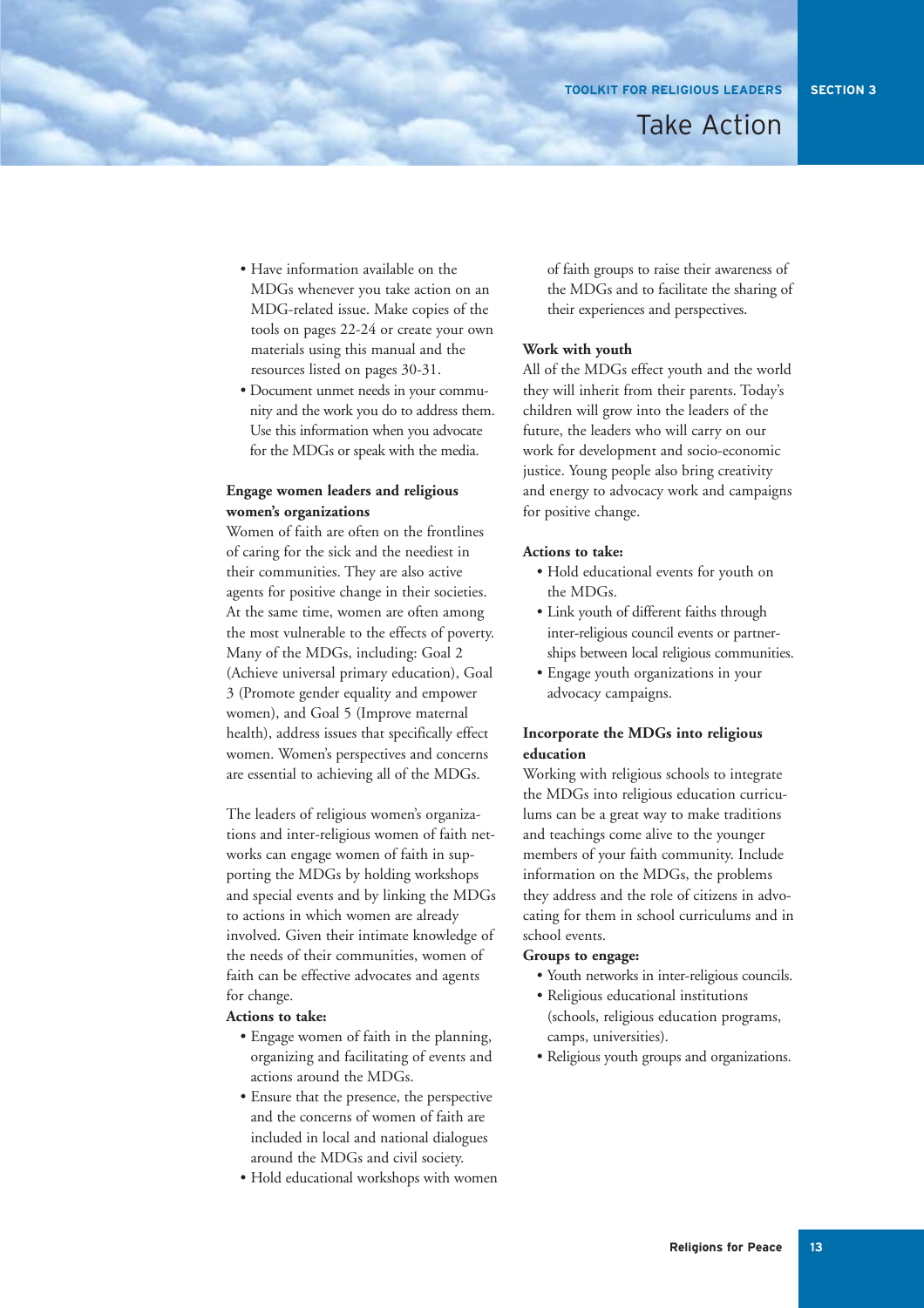### **Engaging Inter-religious and Religious Communities in Zambia Around the MDGs**

#### **Inter-religious Action to Promote the MDGs**

On August 5, 2005, *Religions for Peace* affiliate ZINGO (Zambia Interfaith Networking Group) and 30 faith-based organizations joined the Global Call to Action against Poverty (GCAP) to help advocate for the achievement of the MDGs by 2015. In collaboration with the National Civil Society MDG Campaign–Zambia, ZINGO joined other faith-based organizations in challenging their government and other nations to stay committed to eradicating extreme poverty within Zambia and around the world.

(Source: Millennium Campaign, http://www.millenniumcampaign.org)

#### **Prayer and Advocacy for the MDGs**

Three days before 189 of the world's leaders met in New York for the United Nations World Summit (Millennium + 5), more than 100 people in Ndola, Zambia, gathered together at Mapalo Bread of Life to pray for progress in the global fight against poverty. Church leaders and members from local congregations joined Rev. Lawrence Temfwe and Mrs. Prisca Kambole of the Jubilee Centre in an energetic action to raise awareness about the World Summit and the MDGs, and to ask God to move world leaders to recommit to their responsibilities for halving poverty by 2015.

The service combined music, dance and worship with additional drama, poetry and testimony presented by youth within the community. Rev. Temfwe emphasized that the issues represented by the MDGs are not new to the Mapalo Bread of Life community and urged them to link their existing prayers and actions to the global MDG framework in order to have greater effect on global policies.

(Source: Micah Challenge, http://www.micahchallenge.org)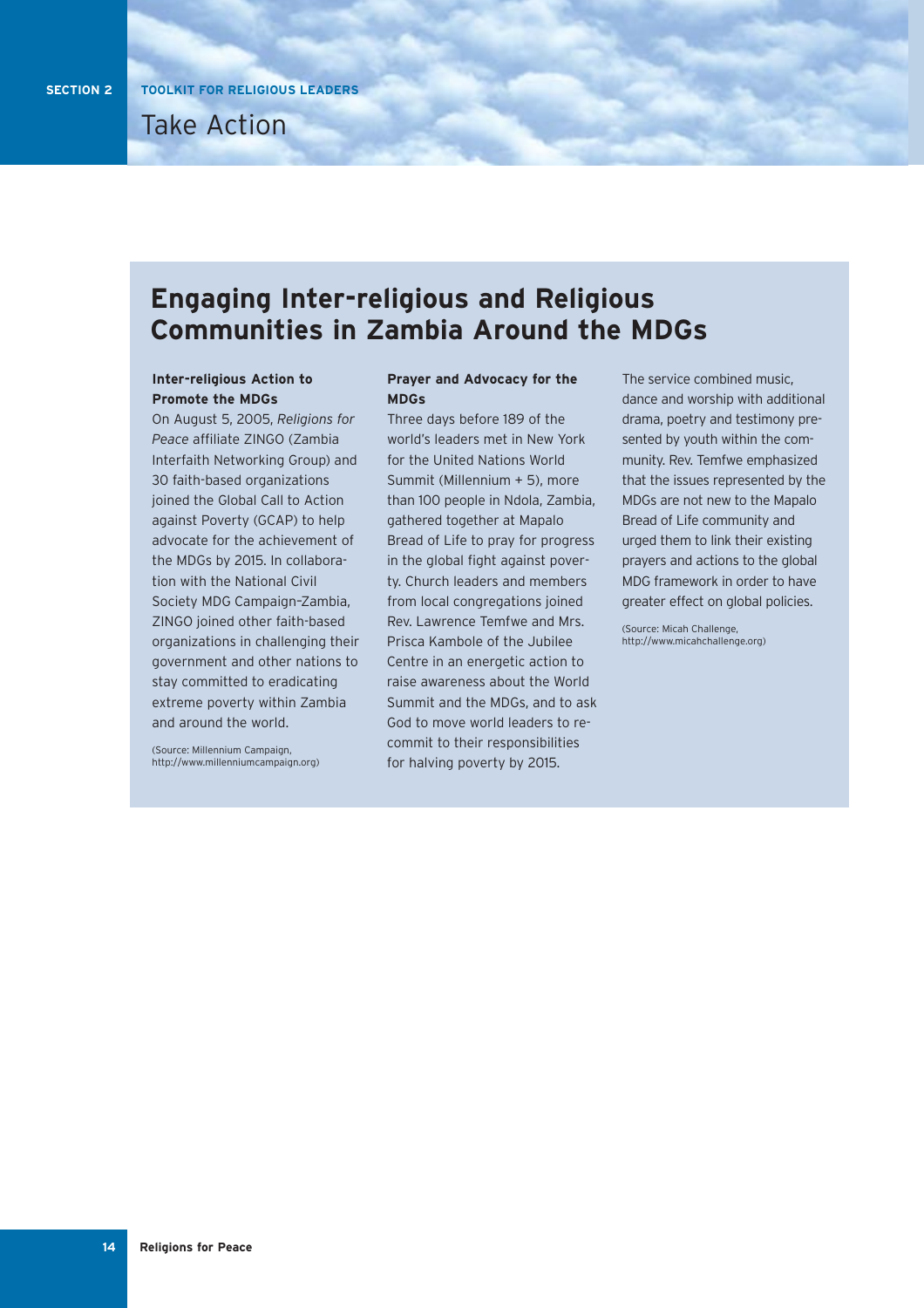#### **SECTION 2**

# II. Advocating with and Monitoring the Government

To achieve the MDGs in each country, governments are ultimately responsible for:

- Translating the goals and targets into clear national development goals.
- Developing and beginning to implement a national plan — with benchmarks and timetables — to achieve the goals.
- Making a commitment to routinely reporting on progress.

Thus, one of the primary responsibilities for religious communities is to monitor their governments' progress in each of these areas and advocate for better practices.

#### **Actions to take:**

- **Policy:** Make yourself aware of changes in law and social policy, with a particular focus on health, education and social welfare policies.
- **Budgets:** Raise awareness of your government's budget process and advocate for responsible and effective distribution of funds.
- **Practice:** Develop a community monitoring system to ensure that funds reach the targeted beneficiaries and are spent in the most efficient and effective way. Check to see, for example, if funds from the national government reach the intended schools and hospitals in your community and that they are spent appropriately at each of these facilities.

Advocacy and lobbying are essential to ensuring that government officials have the political will to integrate the Millennium Development Goals into public policy at the local, national, and global levels so that the MDGs can be achieved by 2015.

#### **Tips:**

**• Write letters:** Send a letter to a local, regional or national leader expressing interest and concern regarding your country's

progress on the MDGs.

- **Request meetings**: Identify local, regional or national leaders who you can access and request a meeting to discuss policies related to the MDGs.
- **Educate yourself:** Know who the appropriate government officials are for your issue and what public policy areas you want to influence or change.
- **Collaborate:** Identify other religious and/or civil society organizations that have engaged in advocacy and lobbying and talk to them about their insights, best practices and the possibility of working together.
- **Stay in touch:** Maintain a relationship with decision-makers by sending them more information about the MDGs, offering to help gather public support, thanking them when they support an issue and inviting them to events.

#### **Multi-religious Action: Promoting Good Governance by Monitoring Elections**

The Inter-religious Council of Liberia (IRCL), linking national religious leaders from all of the religious traditions in Liberia, has taken an active role in monitoring and observing elections in Liberia, Sierra Leone and Ghana. In preparation for national elections in Liberia, the IRCL collaborated with other local partners to observe the electoral process in five local areas, and held Training of Trainers (TOT) exercises for other local observers in civic education and sensitization. Promoting best practices in governance and elections is crucial to achieving the MDGs in each country.

Source: *Religions for Peace*, http://www.religionsforpeace.org. The IRCL is an inter-religious council affiliated with *Religions for Peace*.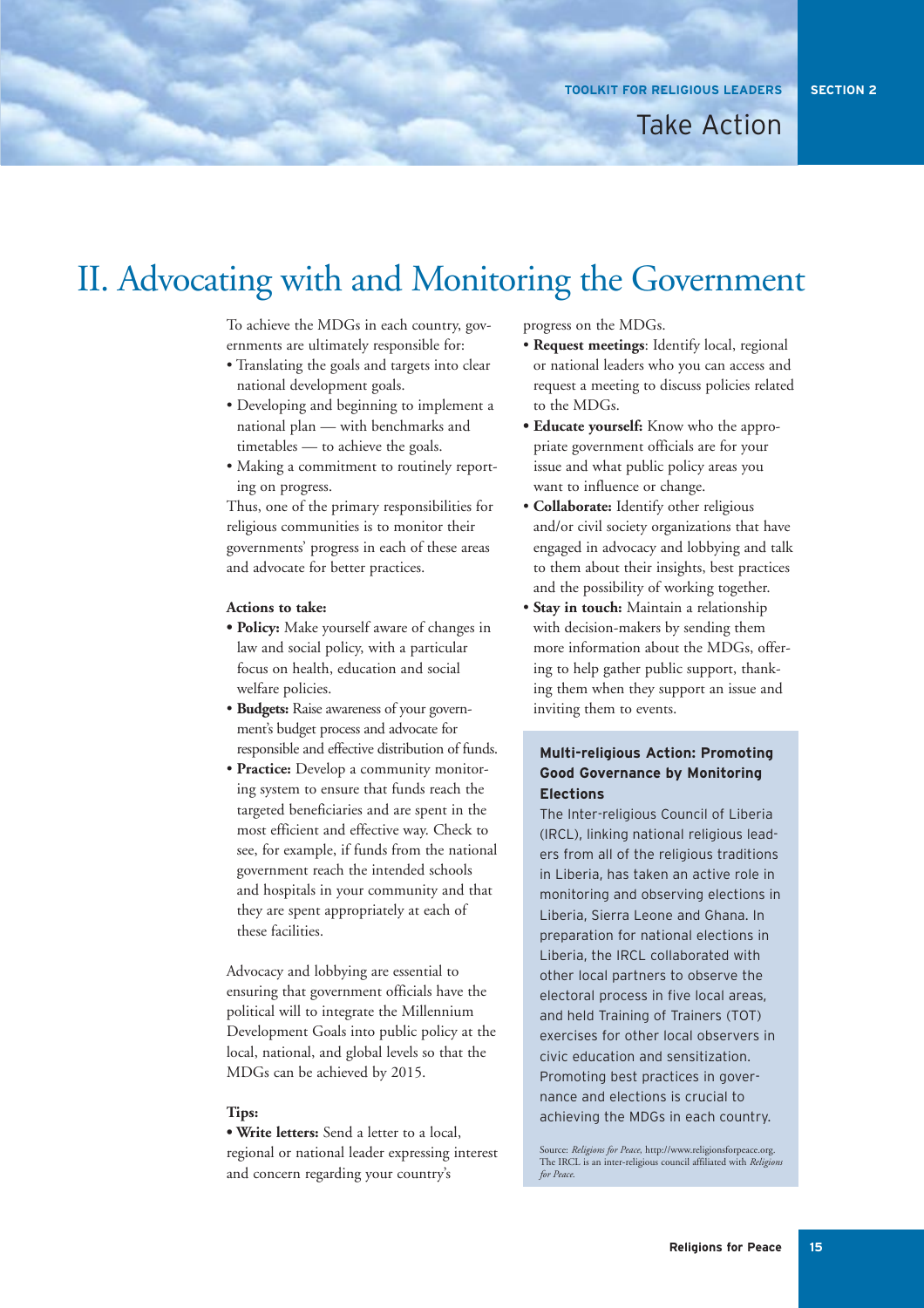# III. Linking to Civil Society

Of the world's six billion citizens, five billion identify themselves as members of religious communities. With one of the largest civil society constituencies, religious leaders are in a unique position to lead and engage with the world community in mobilizing individuals for the advancement of the MDGs at local, national and international levels.



**Religious communities meet in Kenya to plan advocacy and action around the justice and reconciliation in Africa.**

#### **Local and National Actions**

Many countries already have a civil society coalition in place to advocate for the MDGs. Religious leaders can enhance the effectiveness of existing coalitions by contributing their moral authority and extensive net-

works to campaigns within and beyond their own communities.

- **Collaborate:** Invite civil society organizations and key civil society actors to your religious community's MDG-related events.
- **Educate:** Keep your religious community informed about other campaigns for the MDGs in your country and encourage them to take part in civil society actions.

#### **Global Actions**

International MDG campaigns offer an important opportunity for religious leaders and communities to contribute their strong moral voices to the global fight against extreme poverty. The governments of wealthy nations need to be held accountable to their promises for more effective aid, fair trade and less debt. Linking the work of your religious community to international campaigns will strengthen advocacy for the MDGs worldwide.

#### **To Find Out More:**

To find out more about national and international civil society campaigns for the MDGs, visit: www.millenniumcampaign.com and see

the resources section on pages 30-31.

#### • **Connect:**

- **Use your voice:** Use international networks within your own religious community to get the word out about the MDGs. Ask to make a presentation or organize a panel on the MDGs at the next local, national or global assembly of your faith community.
- **Link up:** Join the Global Call to Action Against Poverty (GCAP), a worldwide alliance established in 2005 to hold world leaders accountable for combating

#### **Day of the African Child: Coming Together for Action**

In partnership with GCAP–Africa and the Millennium Campaign, the Senegalese Campaign, a civil society network in Senegal around the MDGs, organized a huge event to raise awareness and advocate for the achievement of the MDGs on June 16, 2005, the Day of the African Child. Over 500 children participated in the call for greater action against global poverty and several children joined in a lobby meeting with Senegal's President, Mr. Abdoulaye Wade. This is an example of how the voices of every person, large and small, can make a difference.

Source: The Millennium Campaign, http://www.millenniumcampaign.org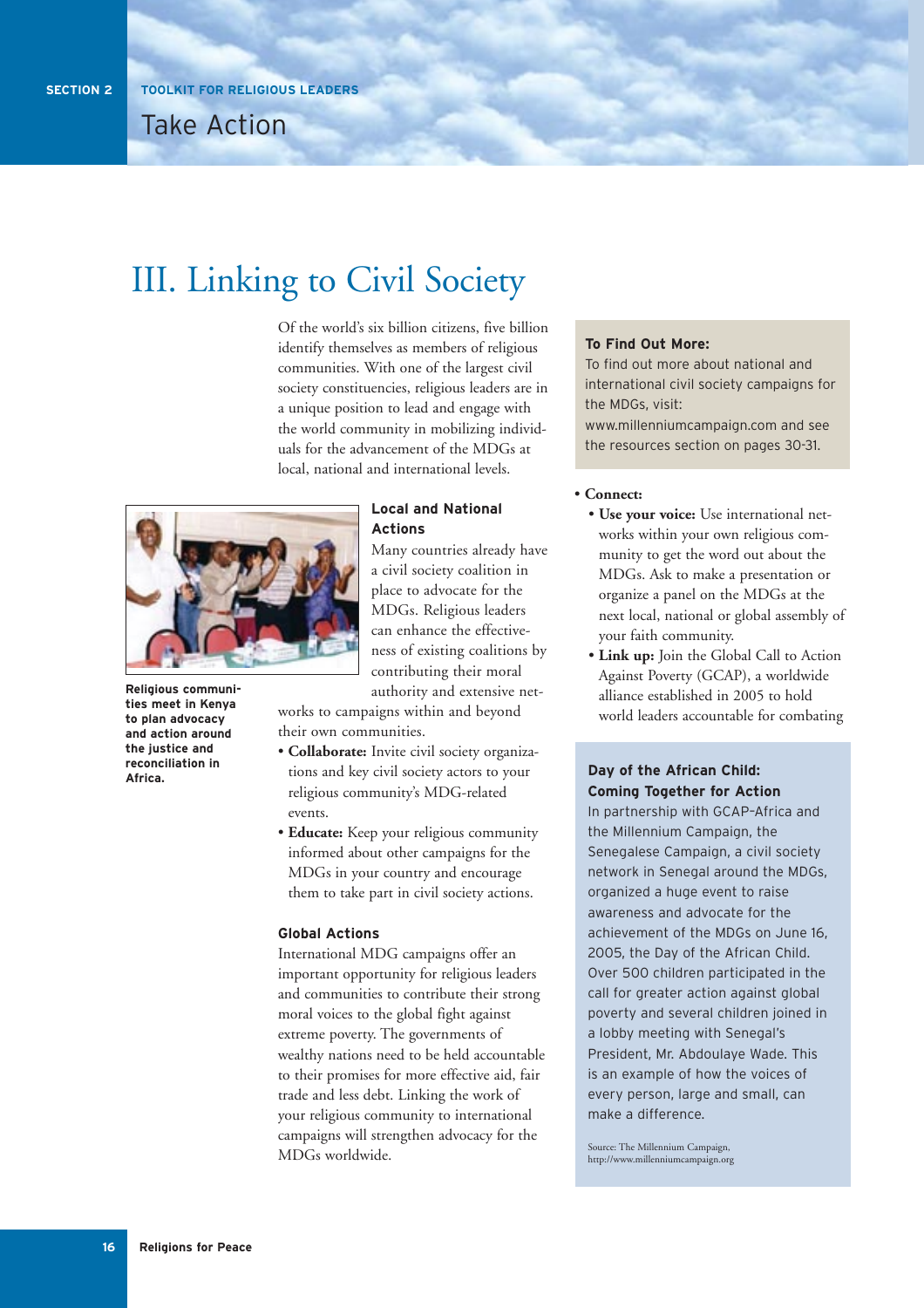**TOOLKIT FOR RELIGIOUS LEADERS**

### Take Action

global poverty. GCAP consists of a broad range of civil society organizations, including existing coalitions, community groups, trade unions, individuals and religious communities.

• **White Bands:** The international symbol of GCAP and the fight against poverty is a simple white band. It can be made out of cloth, paper, rubber or any other material. To show your solidarity with millions of people from diverse faith traditions and regions of the world who are committed to achieving the MDGs, wear a white band, headband or bracelet. You can also wrap buildings, fences or trees with white bands at your events.



**A Whiteband Day event in Namibia. The white band is the simple symbol used all over the world to unite in the fight against poverty and support of the MDGs.**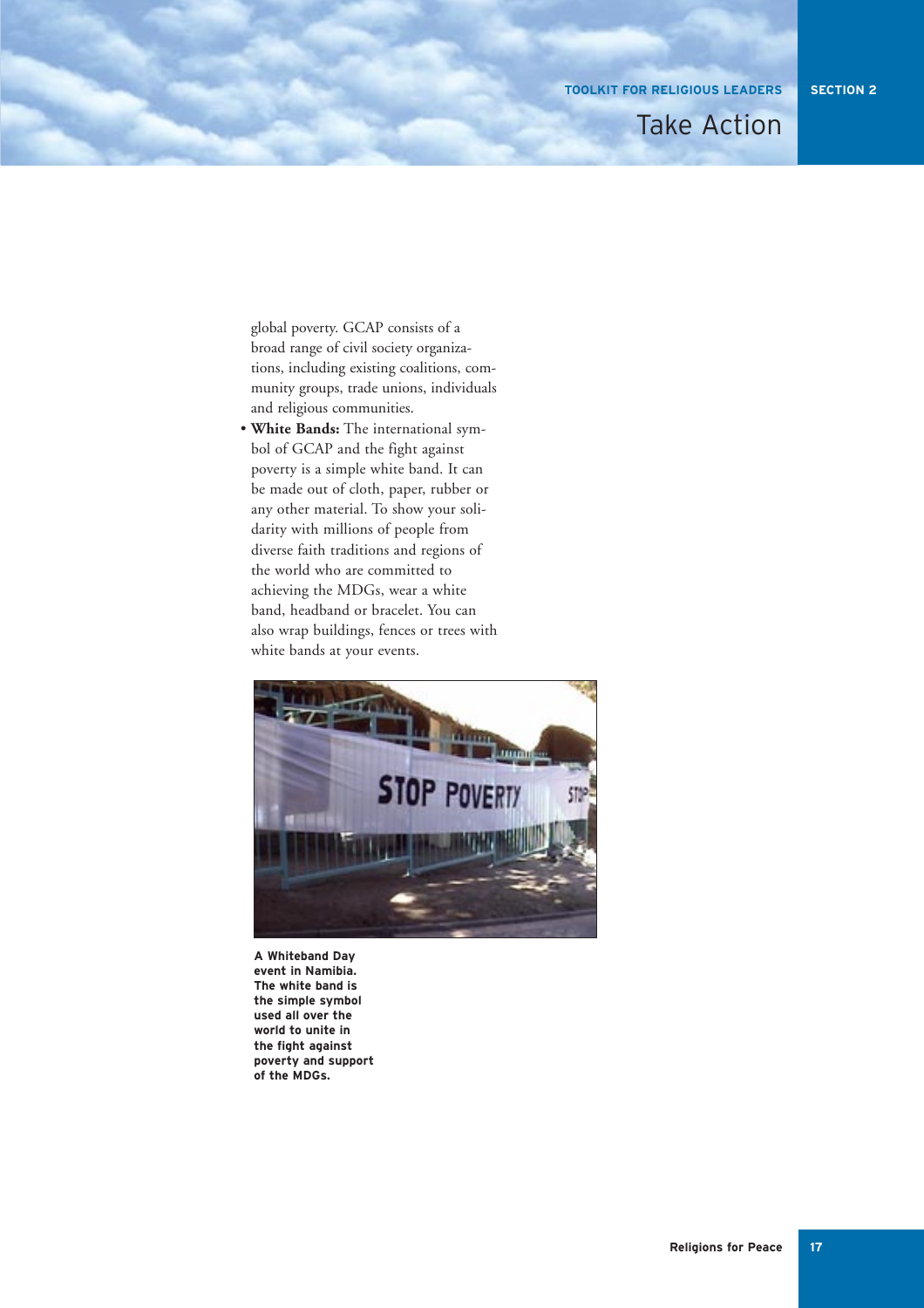# IV. Making Use of the Media

**"Development objectives such as the MDGs are all very well but unless they are publicized, explained and discussed, their impact will be small." – UNECA** 

**Dancers from the Wolomei Group perform at the Standing Tall Against Poverty concert in Ghana, Africa.**



Keeping the media informed is a vital component of any successful advocacy and public education campaign. Media coverage will expand the impact of your actions because it will increase public awareness of the MDGs and will ensure that the broader public is aware of your views on these issues.

Using the media can also be a way of campaigning on its own. Newspapers, television, magazines and radio all play a strong role in shaping opinions of voters, politicians and other important decision makers. Building public support for the

MDGs and influencing policy makers requires creative and diverse efforts to get the message out. The more people who know about the MDGs and the plans to achieve them, the more likely it is that governments will be motivated to keep their promises to work toward the goals.

#### **Actions to take**

#### **• Publicize events:**

- Invite the media to cover inter-religious events or special worship services.
- Inform the media that you are meeting with government officials.
- Circulate a press release when you join civil society campaigns.
- Announce upcoming events or campaigns and report on events after they happen.
- **Call attention to government actions:** Write editorials and letters to the editor or give interviews to call attention to government actions and decisions. Any

#### **Strong Voices Attract the Media: An MDG Event in Ghana Reaches Across the Continent**

One week before 189 of the world's leaders met in New York for the 2005 United Nations World Summit (Millennium + 5), "Standing Tall Against Poverty," an unprecedented 15-hour concert featuring some of Africa's biggest musicians, took place in Ghana. Incorporating passionate voices from Mali, South Africa, Nigeria, Ghana and Kenya, the event attracted the attention of over 30 African television stations who collectively waived nearly US\$ 600,000 in advertising and programming fees for the cause. Organized by the Global Call to Action against Poverty (GCAP), the event was a huge success, raising awareness about the MDGs with an audience of over 40 million people in 11 different African countries.

(Source: The Millennium Campaign, http://www.millenniumcampaign.org)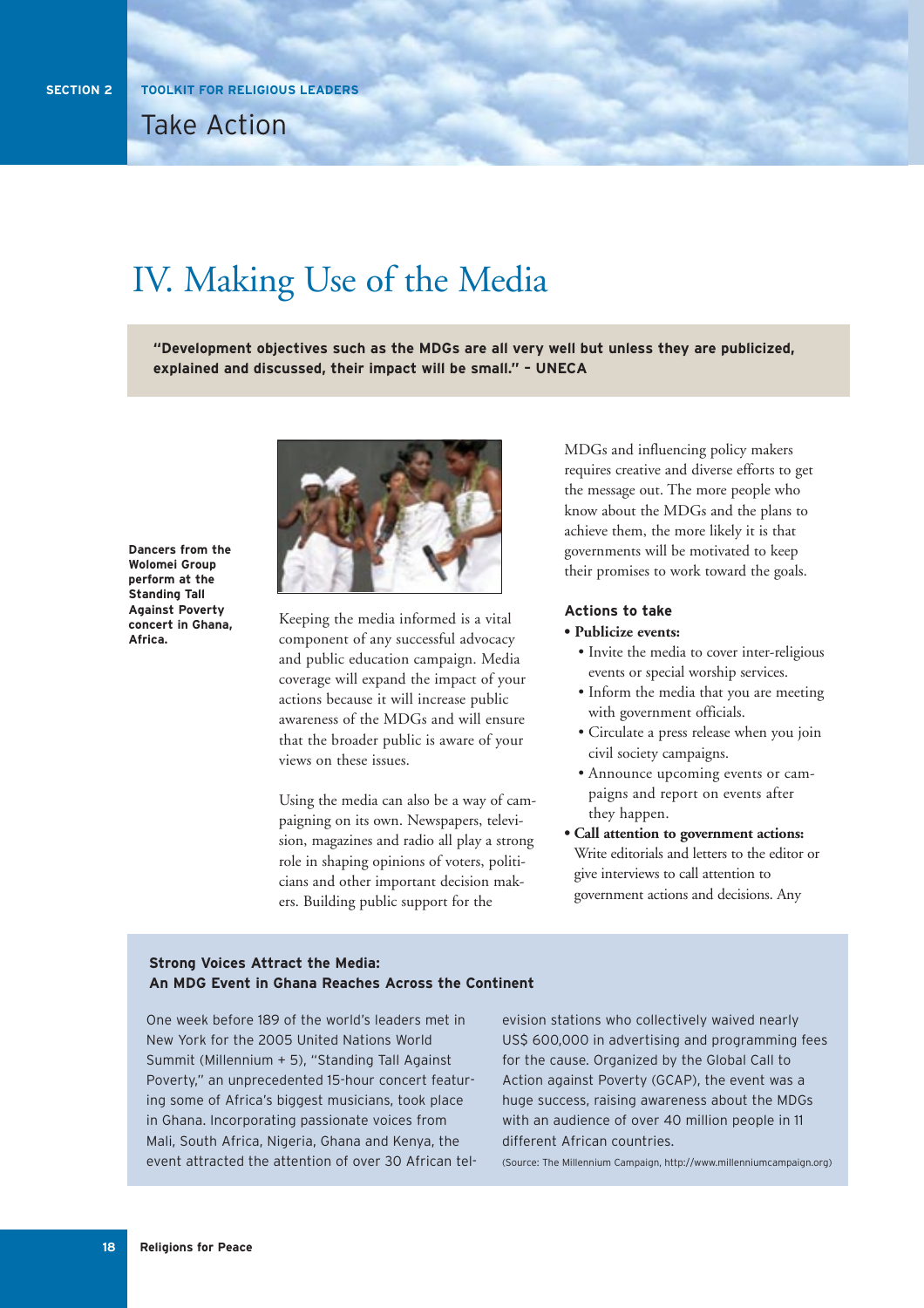#### **SECTION 2**

#### **Inter-religious collaboration and the media**

When leaders cross traditional boundaries of faith or community to unite behind a common goal like the MDGs, people take notice. Religious leaders can work through inter-religious councils or form partnerships with local leaders of other faiths to issue joint state-

ments to the press, give joint interviews and demonstrate their shared commitment to advocate for the MDGs. Such action by trusted moral leaders can encourage similar action throughout the community, leading to a unified voice for positive change.

government action that affects issues of budget, disbursement of aid, health, education or development, affects the country's progress towards the MDGs. Encourage involvement in the political process.

#### **Things to keep in mind**

- **Religious media:** Many religious communities have their own newsletters or other media. They can be effective means of outreach in addition to public or secular media.
- **Engage your community:** Members of your religious community may have experience working with the media. Draw on their expertise when you plan your media outreach.
- **Deadlines and regulations:** Pay attention to set times and dates for the submission of news stories and letters and to rules about content and length.
- **Audience:** Readers, viewers and listeners are the media's primary concern. Keep in mind the various audiences that different media institutions attract when approaching a newspaper, television or radio editor with your story.

#### **Ways of engaging the media**

- Letters to the editor of local and national newspapers or magazines.
- Radio or television interviews with religious leaders or other advocates in your faith community.
- Press releases about events or campaigns.
- Press conferences.
- Invitations to reporters to cover your events or to report on the specific concerns of your community.

Not all methods are suitable for all events or situations, so it is a good idea to take some time to discern which actions work best for your aims.

For more resources to help with these actions, see the links to the "Campaigning Toolkit" from CIVICUS and the Millennium Campaign in the Resources section on page 30.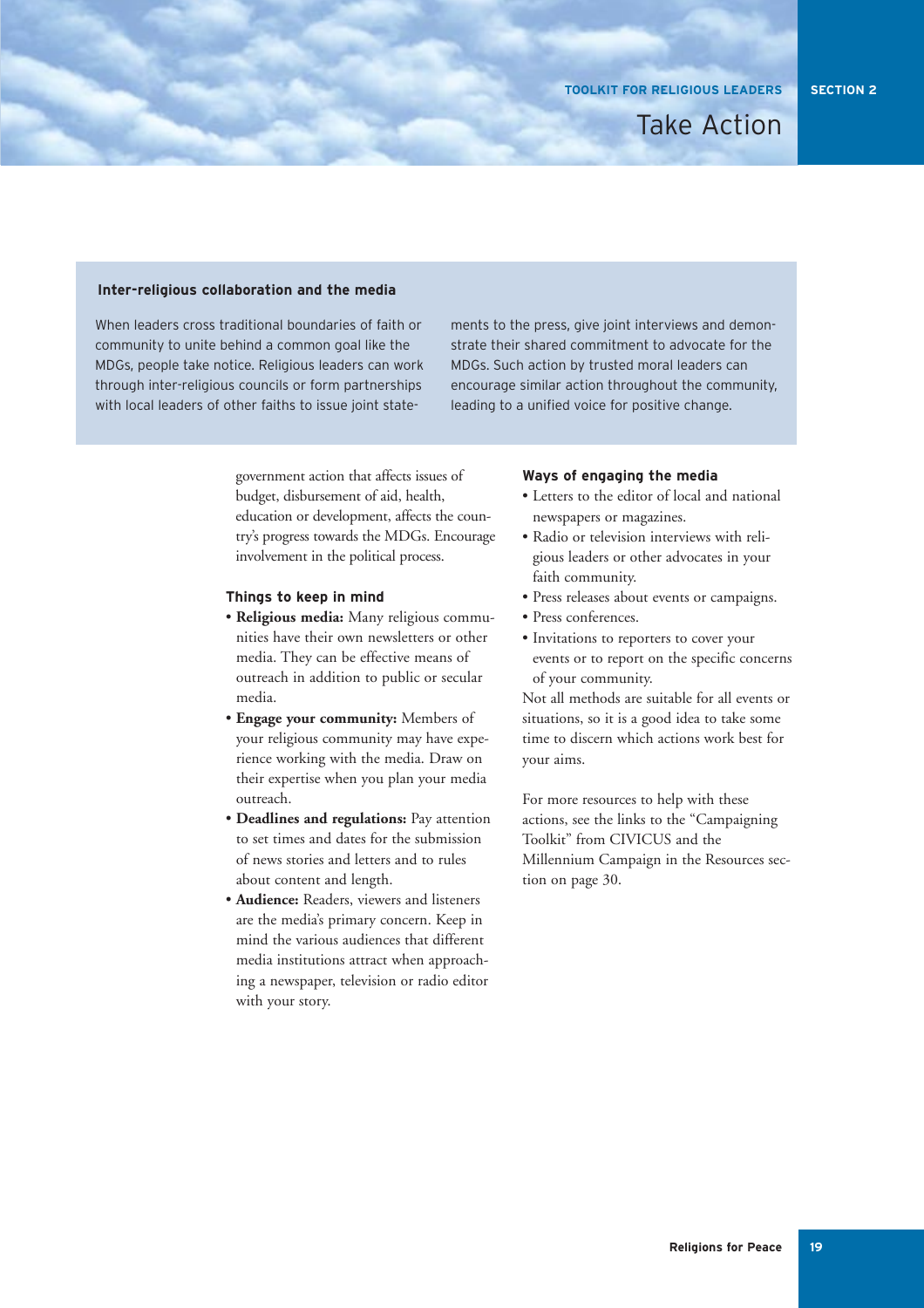# General Tips for Action

#### **Record and Publicize What You Do**

- Let local and national media know what you are doing.
- Take pictures and get feedback from participants.
- Write a report: include what worked best and what did not work so well (See the "Report Back" tool on page 29).

#### **Identify and Involve Key Stakeholders and Send an Invitation**

Stakeholders include people affected by the problem and the proposed solution, and others who are involved in similar efforts.

- Community members.
- Religious leaders of all levels.
- Local and international civil society organizations.
- Government officials.
- Political representatives.

#### **Mobilize Volunteers**

This is an effort that can use everyone's talents and energy. Find out who in your community wants to get involved.

#### **Identify Your Primary Audience**

• **Religious leaders and communities** have great interest in the moral and religious significance of the MDGs.



- **Government officials** are often influenced by data and understanding the consequences and benefits of change.
- **Political representatives** like to know who will be affected by policy changes and how their contribution will help make a difference.
- **The media** want messages that are simple, direct and captivating.

#### **Carefully Develop and Then Stick With Your Message**

- A message should answer the questions: What do you want? Why is it important? and How can it be achieved?
- Create a message that is short, concise and inspiring, and then be sure to stick with your message throughout your event or campaign.

#### **Promote Your Event**

- Make colorful posters.
- Distribute flyers.
- Talk to people.
- Use SMS messages.

#### **Make It Personal**

- Share stories.
- Tie the MDGs to issues that face your community.

#### **Incorporate Music, Dance, Theater and Art**

- Invite musicians, dancers and other artists to perform at your events.
- Draw on the music and art of your faith and other traditions to express your ideas.

**Leaders gather in South Africa for inter-religious cooperation and peacebuilding.**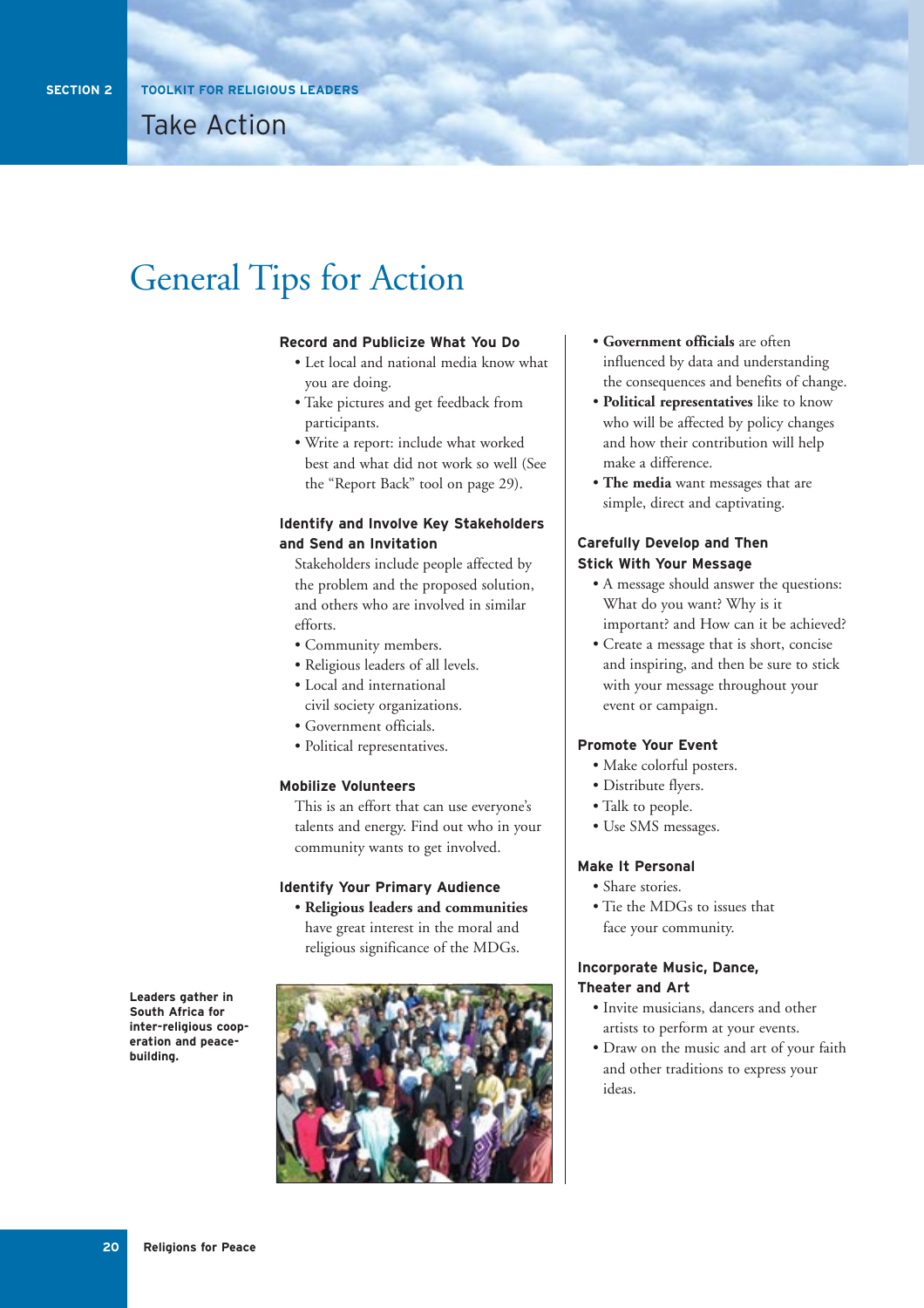# Fundraising & Resource Mobilization

Convening workshops, producing educational materials, holding events and traveling for advocacy all require time, energy, funding and other resources. This section contains some information on fundraising and resource mobilization that may be helpful in supporting your efforts for advocacy and action around the MDGs. Depending on the size and scope of your event, your fundraising needs will differ but identifying your project goals and needs and communicating them effectively to potential supporters will remain essential. The following are important steps for fundraising.

#### **Identify your project goals and needs:**

Begin with clear plans and measurable goals for your project. What is the need in your community? Who will this project benefit and how will they be helped? What shortterm changes are expected? What long-term results are anticipated? Your analysis of fundraising needs and opportunities will form the basis of your "case for support." Your case for support will be an important part of any proposal for funding that you prepare. Proposals may also include: background information on your group and other groups involved, a clear budget, expected outcomes and measures of evaluation.

**Identify potential donors:** Sources of possible financial support for projects and administrative costs include: a) religious communities, organizations and groups; b) donors; c) local companies and foundations; d) social, health, educational and humanitarian units of local and national governments; e) public and private international funding organizations; and f) international multilateral funding organizations and initiatives. Conduct research on prospective

donors' interests, current funding activities and guidelines to determine if there is a strong match of interests. Collaborate with participating religious and secular communities in seeking local support and identifying potential partnerships with national and international funding sources.

Your program can be greatly strengthened through collaboration with other organizations conducting similar advocacy efforts. Consider exploring joint ventures with other movements, umbrella organizations and religious and secular organizations that could be supported by local, national and international funding sources.

**Prepare requests to donors**: Follow the donors' guidelines in preparing written proposals and requests for support. Provide needed accompanying materials (brochures, reports, news articles and publicity, lists of participating leaders and descriptions of past and current activities) that illustrate the benefit for the donor as well as the target population.

**Communicate your successes:** It is important that you share the outcomes of your program with donors by complying with all reporting requirements. Communicate your successes to the wider community through the media in order to increase your visibility and your credibility for future funding from new donors.

Be sure your organization complies with local laws and regulations regarding fundraising activities and the expenditure of donated funds, services and materials. Exchange information on best practices and sources of support with other religious and secular groups working on similar issues in your area.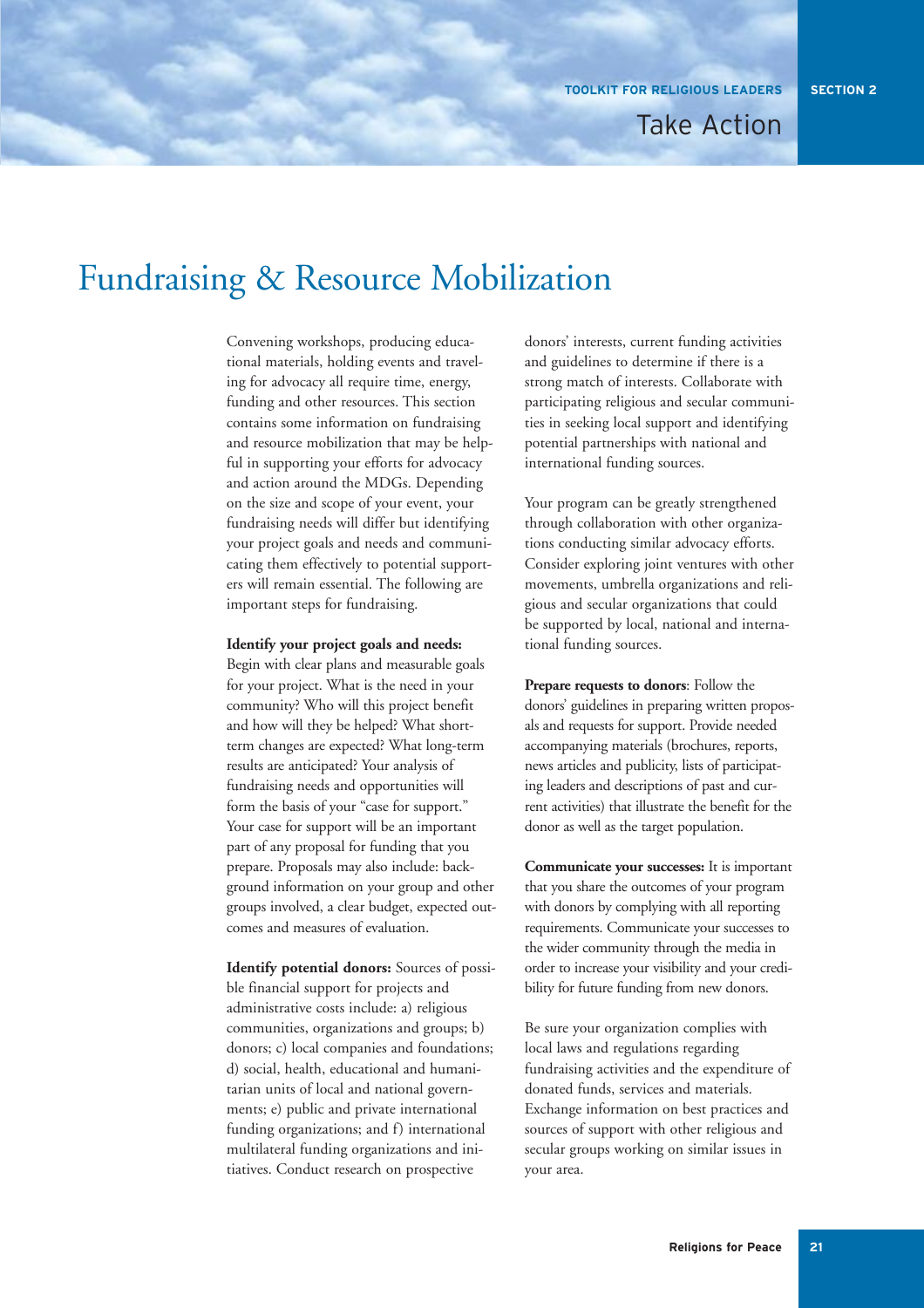# Training Guide

This section includes a guide for a one-day workshop on the MDGs for religious leaders and other activists and leaders. A more indepth training guide is available from *Religions for Peace* that covers a three-day "training of trainers" (TOT) event and more in-depth training advice. Contact info@religionsforpeace.org for more information.

If you would like to carry out a training using this toolkit, here are some things to remember:

- **Diversity**: The training can be for religious leaders, the leaders of religious women's organizations or youth groups and/or community leaders at the local or national level. Thus, workshop participants are not likely to be a homogeneous group. One workshop might have participants with different levels of education, holding different positions and status within the religious community, of different genders and of different religions. It is, therefore, imperative that training materials and activities be accessible for people with different levels of education and be sensitive to other important differences.
- **Familiarity**: Training participants may not know each other or know each other well. Hence, the workshops should use introductions and small group activities to introduce participants to each other, build rapport among them and give the most reserved participants an opportunity to participate.
- **Cost-effective and appropriate**: Although some funding may be available from your community or organization for these workshops, it is likely to be a relatively modest amount. In some places, workshop hosts may also have modest facilities and resources. Therefore, these workshops should not require rental of expensive equipment or facilities.

#### **One-Day Training for Religious Leaders and Activists around the MDGs**

#### **Learning Objectives**

At the end of the one-day training, participants will have:

- Increased their knowledge of the MDGs and MDG-related activities in their country.
- Identified how and with whom to engage in advocacy in support of the MDGs locally, nationally and globally.
- Taken the first steps toward planning MDG-related activities in their community and country.

#### **Ten facts facilitators should know about participants when planning a training:**

- 1. Number of participants.
- 2. Age of participants.
- 3. Gender of participants.
- 4. Professional positions of participants.
- 5. Religion of participants.
- 6. Level of education completed.
- 7. How they came to participate.
- 8. Participants' expectations.
- 9. Any previous exposure to the subject to be discussed.
- 10. Depth of knowledge about the subject to be discussed.

#### **Training Facilities**

The workshop should take place in a well-lit room that is large enough to comfortably accommodate all participants all day. Participants should be seated at a large square- or u-shaped table or at enough round tables to accommodate all participants. Because many workshop activities will require working in small groups, you will also need enough indoor or outdoor locations to accommodate all small groups.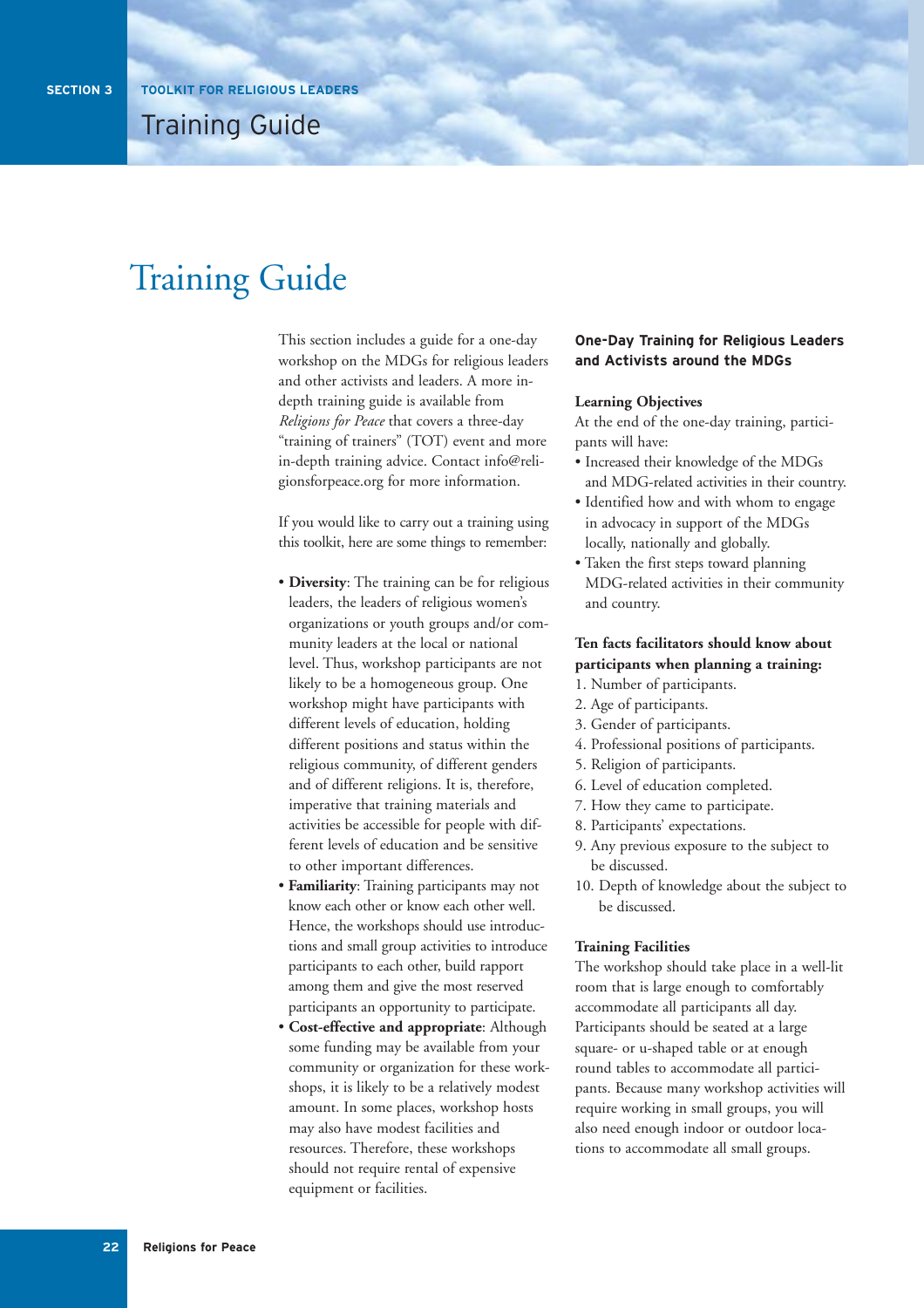Training Guide

**SECTION 3**

#### **Materials for all sessions**

For all workshop sessions, you will need:

- 1. Name tags.
- 2. Flip charts or large sheets of paper.
- 3. Easels (or wall space and tape) in the main room and for each small group.
- 4. Markers, pens, pencils, paper clips and writing paper or pads.
- 5. Folders for each participant.

#### **Generic One-Day Workshop Agenda**

Although this workshop has six sessions, the time needed for a given session will actually depend upon the number of participants, the complexity of the topic and participants' general level of knowledge of the subject.

| <b>Session</b>                                        | <b>Purpose and Content</b>                                                                                                                        |
|-------------------------------------------------------|---------------------------------------------------------------------------------------------------------------------------------------------------|
| 1: Opening and Introductions                          | • Put participants at ease.                                                                                                                       |
|                                                       | • Set an open and inclusive tone for the workshop.                                                                                                |
|                                                       | . Build participants' interest in promoting the MDGs.                                                                                             |
| 2: The MDGs - Origin, purpose,<br>context and content | . Introduce participants to the background, context, purpose and<br>content of the MDGs.                                                          |
|                                                       | . Enable them to put a "human face" to the statistics.                                                                                            |
|                                                       | • Raise their awareness of existing actions.                                                                                                      |
| 3: Advocacy for the MDGs - Who,<br>why and how        | . Introduce participants to their government's stated positions on<br>the MDGs.                                                                   |
|                                                       | . Raise their awareness of the importance and methods of<br>monitoring of government compliance with its positions.                               |
|                                                       | . Raise their awareness of groups, networks and coalitions engaged<br>in action to promote the MDGs.                                              |
| 4: Interfaith community support for<br>the MDGs       | . Engage participants in a process of discussion and decision-<br>making regarding the religious community's engagement in<br>promoting the MDGs. |
| 5: MDG Support - Planning for<br>action               | . Enable participants to develop action plans for the activities in<br>which they are most interested.                                            |
| 6: Closing                                            | · Enable participants to:                                                                                                                         |
|                                                       | -Provide feedback on the workshop. This can be done through an<br>anonymous written evaluation or an informal discussion.                         |
|                                                       | -Thank each other.                                                                                                                                |
|                                                       | -Make commitments to ongoing action.                                                                                                              |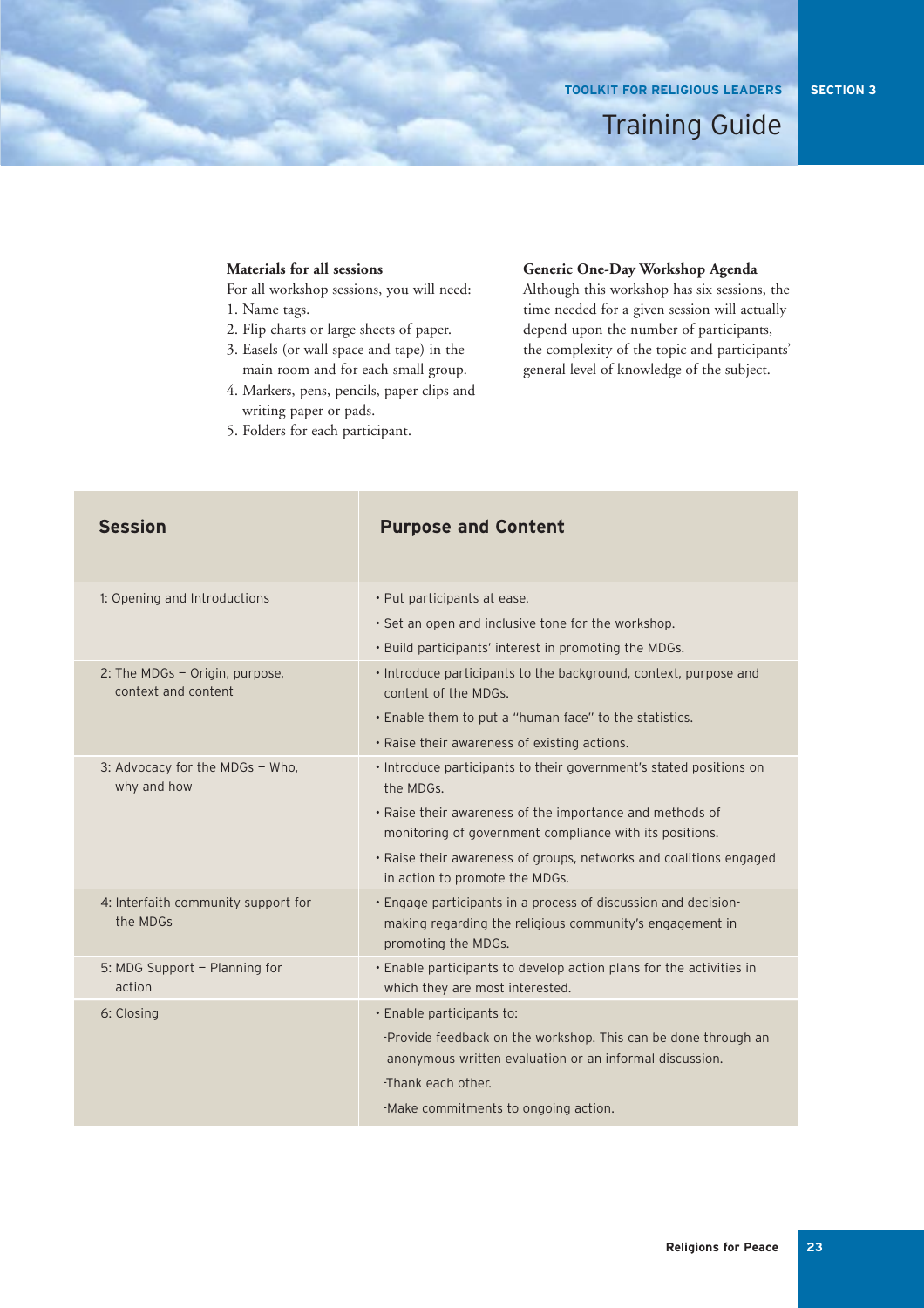Training Guide

**Things for a facilitator to remember:**

- **All workshop participants will have knowledge to contribute.**
- The **role of the trainer** is to stimulate the sharing of ideas and discussion within the structure of a workshop's agenda.
- **Keep a record** of the events of the training: a list of participants, a record of future plans, copies and summaries of participant evaluations. Use these materials to report back to your community or organization.
- **At the Beginning of the Session** o Use icebreakers to raise the level of motivation, arouse interest, clarify objectives, share her/his expectations and clarify participants' expectations.
	- o Emphasize the importance of listening, thinking, questioning and responding. Remind participants that all questions are welcomed.
- **During the Session**
	- o Call on participants by name.
	- o Listen to the body language as well as spoken language of participants.
	- o Avoid lengthy exchanges with only one participant.
	- o Use questions and comments to draw others into the discussion.
	- o Encourage the use of stories or personal anecdotes to make concepts clearer.
	- o Invite participants to give their feedback on how the workshop is going.

#### • **At the End of the Session**

- o Ask participants to write an evaluation of the workshop.
- o Invite participants to share their thoughts on the workshop with each other.
- o Thank participants for their feedback.
- **After the Session**
	- o Stay after the session to talk to participants and answer questions or direct them to appropriate resources.
	- o Incorporate lessons learned from the workshop and participants' feedback in planning the next workshop.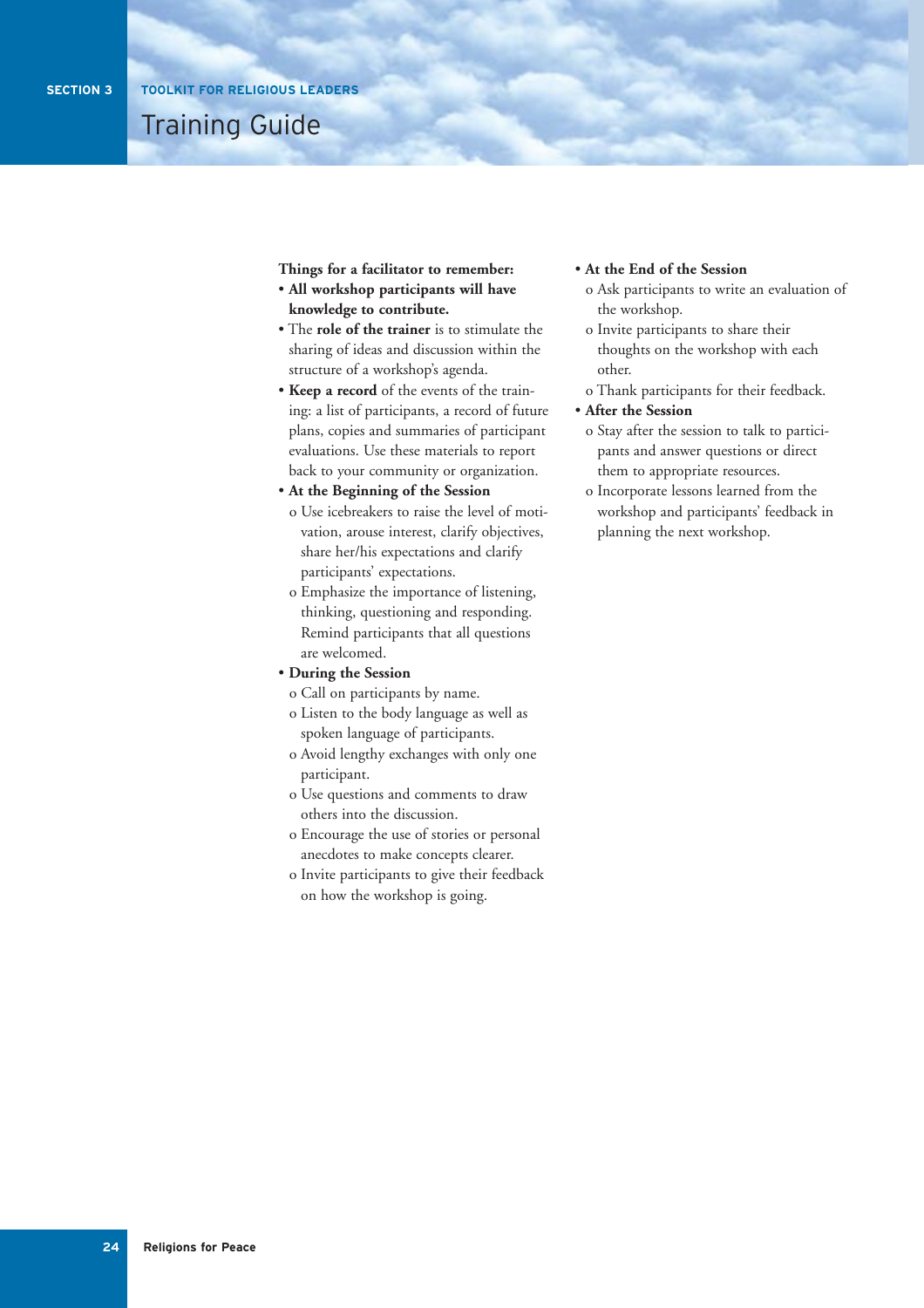# TheMillennium Development

In the year 2000, leaders from 189 member states of the United Nations signed the Millennium Declaration pledging to eradicate extreme poverty and to fulfill the Millennium Development Goals (MDGs) by 2015. But the MDGs are not about the United Nations. They are about the lives of women, men and children in your community and all over the world. The eight goals identify issues that religious leaders and faith communities have been actively addressing for decades, issues which speak to the heart of all faith traditions: the value of each individual human life.

The eight MDGs have been broken down into measurable targets:

GOAL TARGET

| $\mathbf{1}$   | Eradicate extreme poverty and hunger                                                 | . Halve the proportion of people living on less than a dollar a<br>day and those who suffer from hunger.                                                                                                                                                                                                                                     |
|----------------|--------------------------------------------------------------------------------------|----------------------------------------------------------------------------------------------------------------------------------------------------------------------------------------------------------------------------------------------------------------------------------------------------------------------------------------------|
| $\overline{2}$ | Achieve universal primary education                                                  | . Ensure that all boys and girls complete primary school.                                                                                                                                                                                                                                                                                    |
| $\mathbf{3}$   | Promote gender equality and<br>empower women                                         | • Eliminate gender disparities in primary and secondary<br>education preferably by 2005 and at all levels by 2015.                                                                                                                                                                                                                           |
| $\overline{a}$ | Reduce child mortality                                                               | . Reduce by two-thirds the mortality rate among children under<br>five.                                                                                                                                                                                                                                                                      |
| $\overline{5}$ | Improve maternal health                                                              | • Reduce by three-quarters the ratio of women dying in<br>childbirth.                                                                                                                                                                                                                                                                        |
| $\overline{6}$ | Combat HIV/AIDS, malaria and<br>other diseases                                       | . Halt and begin to reverse the spread of HIV/AIDS and the<br>incidence of malaria and other major diseases.                                                                                                                                                                                                                                 |
| 7              | Ensure environmental sustainability                                                  | . Integrate the principles of sustainable development into<br>country policies and programs and reverse the loss of<br>environmental resources. By 2015, reduce by half the<br>proportion of people without access to safe drinking water.<br>By 2020 achieve significant improvement in the lives of at<br>least 100 million slum dwellers. |
| $8\phantom{1}$ | Develop a global partnership<br>for development                                      | • Develop open trading and financial systems that include a<br>commitment to good governance, development and poverty<br>reduction - nationally and internationally.                                                                                                                                                                         |
|                |                                                                                      | • Address the least-developed countries' special needs and the<br>special needs of landlocked and small island developing states.                                                                                                                                                                                                            |
|                |                                                                                      | • Deal comprehensively with developing countries' debt<br>problems. Develop decent and productive work for youth.                                                                                                                                                                                                                            |
|                |                                                                                      | . In cooperation with pharmaceutical companies, provide access<br>to affordable essential drugs in developing countries.                                                                                                                                                                                                                     |
|                | Source: Adapted from the campaign toolkit<br>available at www.millenniumcampaign.org | . In cooperation with the private sector, make available the<br>benefits of new technologies - especially information and<br>communications technologies.                                                                                                                                                                                    |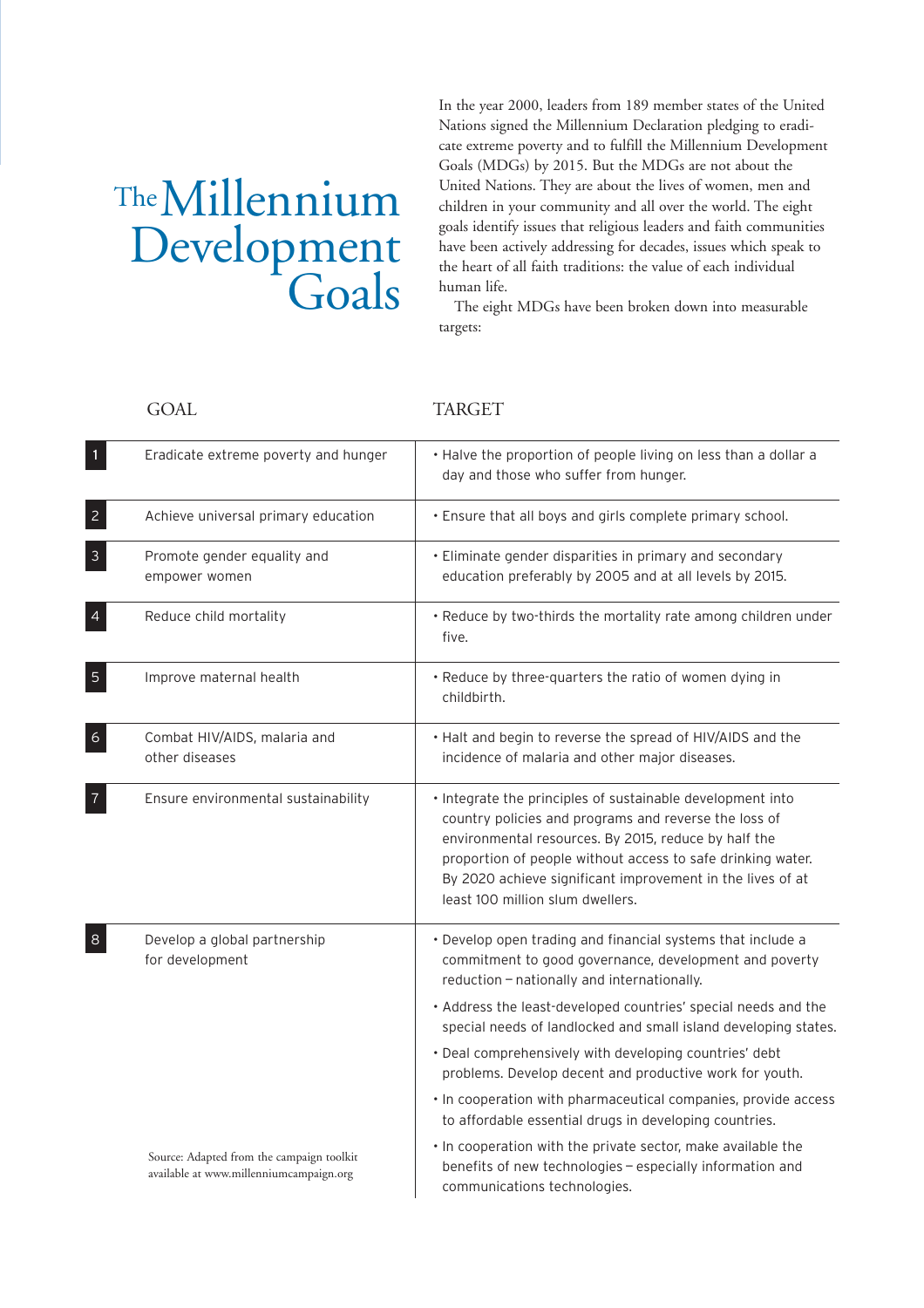The Millennium Development Goals: Grounded in the

# Faith Traditions of the  $W_0r$  $d$

Support for the MDGs can be found in all of the religious traditions of the world. They are not a new idea, but rather a new way to respond to the call of caring for each other that has been sounded by religious leaders, prophets and scriptures throughout the ages. In each tradition there is a call to treat other people as we would like to be treated.

### *Baha'i Faith*

Lay not on any soul a load that you would not wish to be laid upon you, and desire not for anyone the things you would not desire for yourself.

– Baha'u'llah, Gleanings

### *Buddhism*

Treat not others in ways that you yourself would find hurtful.

– The Buddha, Udana-Varga 5.18

### *Christianity*

In everything, do to others as you would have them do to you; for this is the law and the prophets.

– Jesus, Matthew 7:12 (NRSV)

### *Confucianism*

One word which sums up the basis of all good conduct....loving-kindness. Do not do to others what you do not want done to yourself.

– Confucius, Analects 15.23

### *Hinduism*

This is the sum of duty: do not do to others what would cause pain if done to you.

 $-$  Mahabharata 5:1517

### *Islam*

Not one of you truly believes until you wish for others what you wish for yourself.

– The Prophet Muhammad, Hadith

### *Jainism*

One should treat all creatures in the world as one would like to be treated

– Mahavira, Sutrakritanga 1.11.33

### *Judaism*

What is hateful to you, do not do to your neighbour. This is the whole Torah; all the rest is commentary. Go and learn it.

– Hillel, Talmud, Shabbath 31a

### *Sikhism*

I am a stranger to no one; and no one is a stranger to me. Indeed, I am a friend to all.

– Guru Granth Sahib, p.1299

### *Taoism*

Regard your neighbor's gain as your own gain and your neighbor's loss as your own loss. – Lao Tzu, T'ai Shang Kan Ying P'ien, 213-218

### *Unitarianism*

We affirm and promote respect for the interdependent web of all existence of which we are a part.

– Unitarian principle

### *Yoruban Indigenous Tradition*

One going to take a pointed stick to pinch a baby bird should first try it on himself to feel how it hurts. – Yoruban Proverb

### *Zoroastrianism*

Do not do unto others whatever is injurious to yourself.

– Shayast-na-Shayast 13.29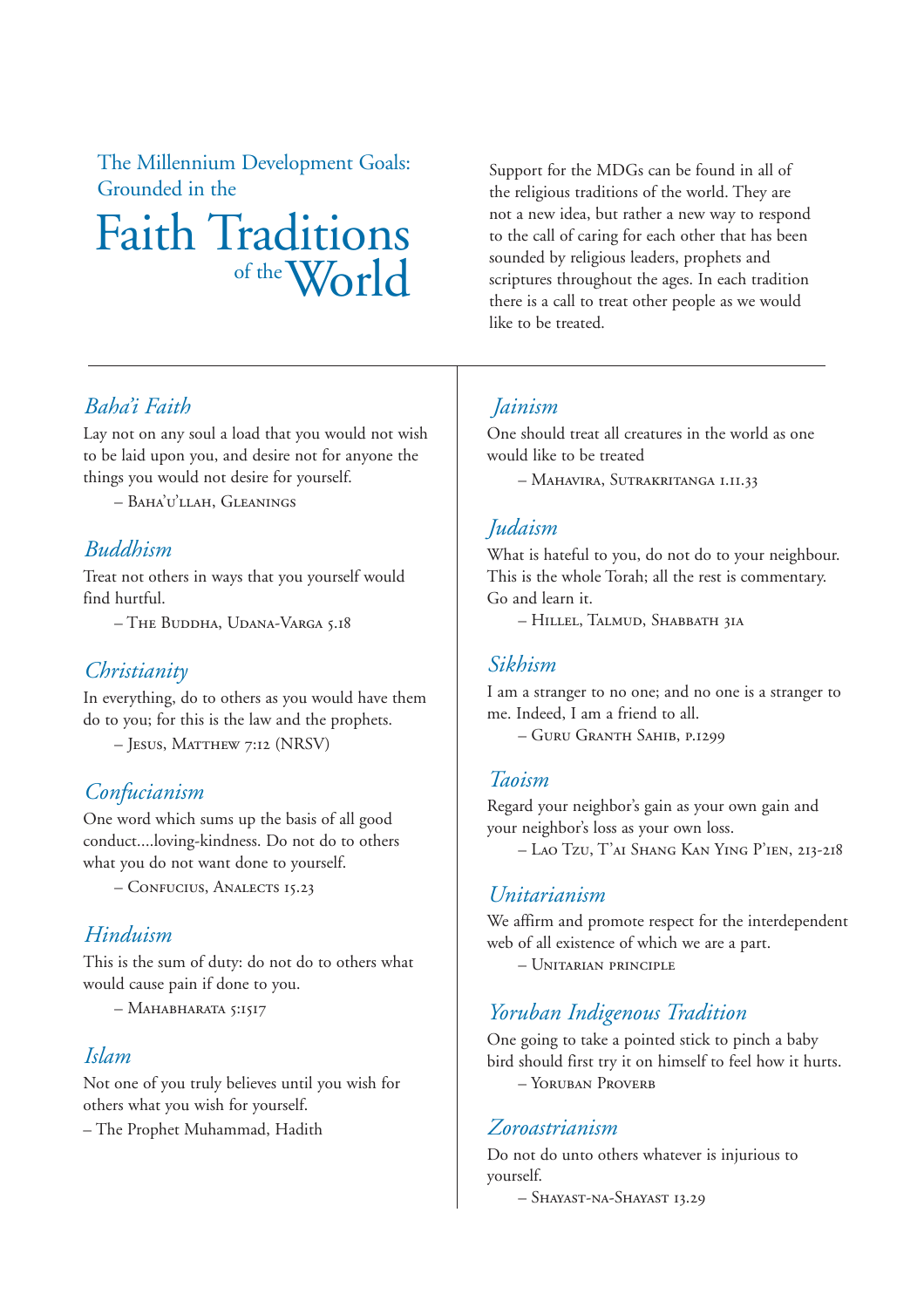# A Citizen's Role

*Get Involved with the MDGs! The MDGs (Millennium Development Goals) are a set of eight goals agreed on by countries all over the world to combat extreme poverty. Though governments are ultimately responsible for establishing the policies needed to achieve the MDGs, it is the role of citizens to take action by advocating for the MDGs and putting pressure on their leaders to fulfill their responsibilities to end extreme poverty and its effects.* 

*Here are some ways that you can help your government achieve the MDGs in your country by 2015:*

#### **Stay involved**

If you are already involved with actions addressing poverty, education, HIV/AIDS, gender equality, environmental sustainability or other key development issues, keep up these important efforts. Your work in these areas helps to raise awareness and further the process of achieving the MDGs.

#### **Raise awareness about the MDGs**

Help spread the word among your family, friends and colleagues about what the MDGs are and why they are so important.

### **Participate**

Join in actions and MDG-related events organized by your religious community, inter-religious councils and community groups.

### **Join national and international civil society campaigns for the MDGs**

If your country has an ongoing campaign, join it. If not, work with others to form one.

### **Wear a white band**

The white band is the international symbol to show your support for an end to global poverty. Wear a white band to show that you have joined with millions of people worldwide to demand that world leaders take action now.

### **Stay informed**

Find out what your government has been doing to help achieve the MDGs and what still needs to be done. Speak with or write letters to local and national leaders to tell them that you support government actions that reduce extreme poverty, support education for all, improve health and protect the environment.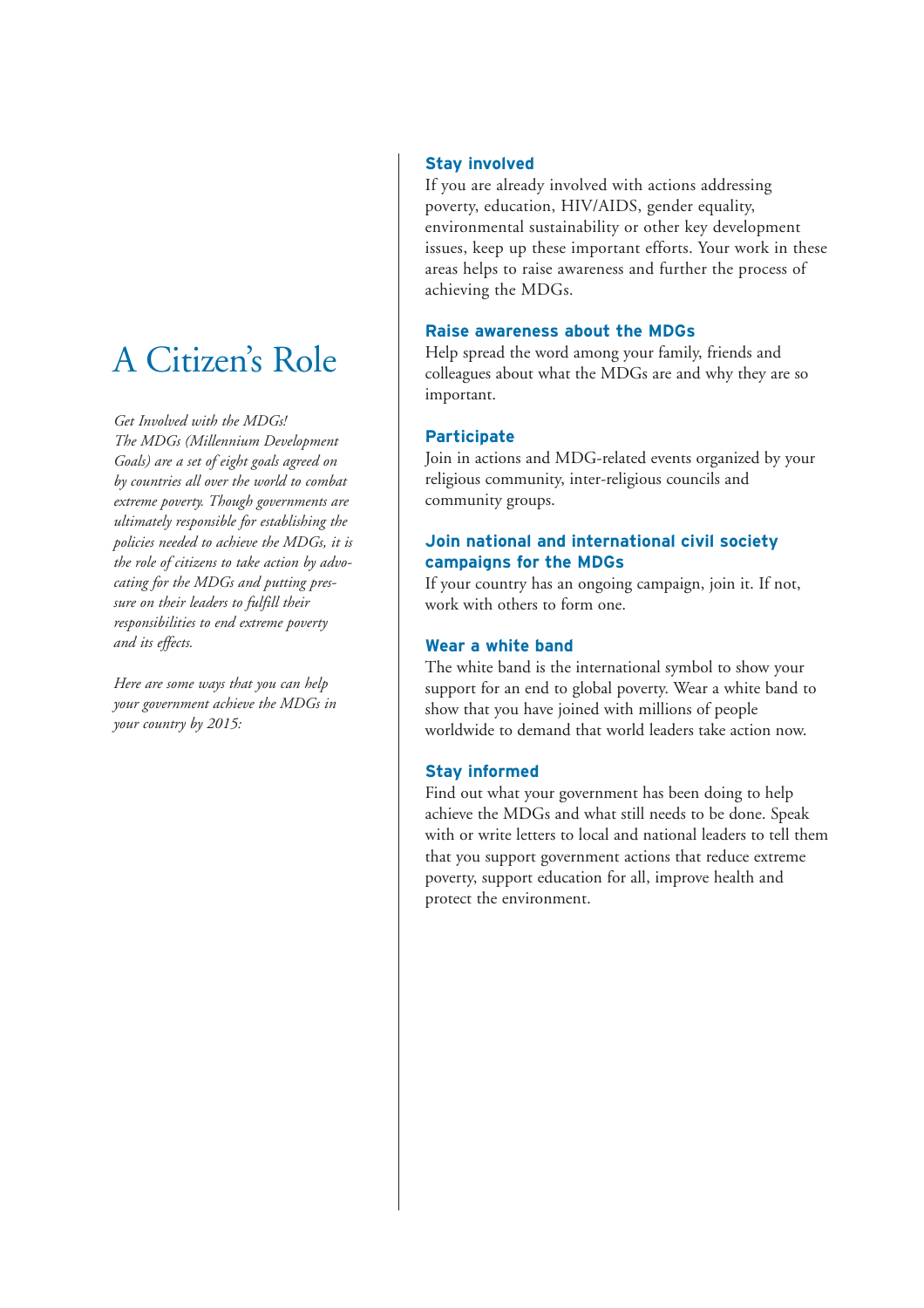# Adaptable Statement for Religious Leaders

*You can read this statement at religious services, inter-religious events or other actions. Adapt it with references to your own community or faith tradition. Add to it appropriate prayers or scriptures.* 

ur faith celebrates life. It calls us to confront the devastation wrought by poverty. In our community and in our world, we have seen the human face of poverty. Today, over one billion people struggle to survive on less than US\$1 a day. Every three seconds, somewhere a child dies of preventable causes. Almost 30,000 children are lost each day to the effects of poverty. The health of our communities is threatened by HIV/AIDS, malaria and maternal and child mortality. The future of our community depends on access to good education for all of our children. The time has come for us to bring the full weight of our moral convictions to bear on behalf of the poor and the voiceless. The needless suffering of one billion of our brothers and sisters – at a time when others are enjoying the benefits of unprecedented levels of prosperity – is an affront to our core beliefs.

And so today, we commit ourselves to join with thousands of people around the world as part of a global movement to advocate for an end to the crises of poverty through achievement of the Millennium Development Goals.

We know all too well that the problems the MDGs seek to address are not new. Indeed, many of us have been working for decades to free our brothers and sisters from the effects of these problems. But the MDGs are much more than a rallying cry. They are extremely important and there are several reasons why we must seize this opportunity. The MDGs are the first and only compact among nations to end world poverty. People of good will all over the world are engaged in campaigning to support them. But most importantly, they are, in fact, achievable in a world that has the economic, social and technical resources to finally end extreme poverty.

And so, we are here to answer this call to put our faith into action again. We will pray, reflect and act in collaboration with other faith communities in our country and around the globe.

We will remember and draw lessons from our community's long tradition of not just comforting the poor and the afflicted, but also working to end the causes of their deprivation and suffering.

[This would be a good place to use examples of past or ongoing activism in your community.]

We recognize that in signing the Millennium Declaration in the year 2000, 189 world leaders have taken a major step forward; and we believe that we must walk beside them to ensure that they have the political and spiritual will to take the steps now needed to attain the MDGs.

It is our role as a community to first learn about the eight goals and accompanying targets for 2015, then to build awareness of them among our fellow citizens, to raise our voices for, and with, the poor and vulnerable who live among us, and to hold our government accountable for keeping their promises.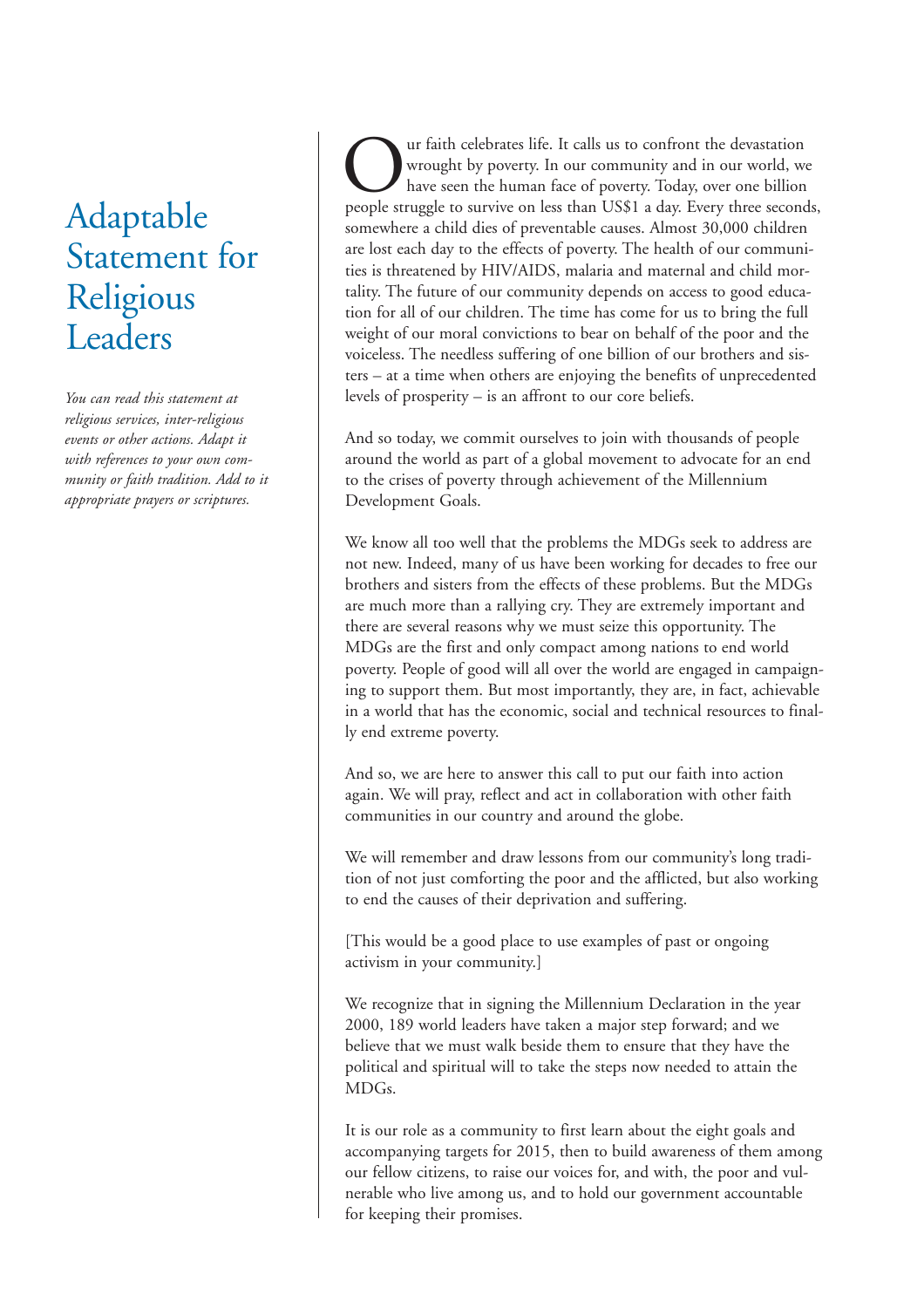**SECTION 3**

### Tools and Resources

# Report Back!

The sharing of experiences, lessons learned and best practices is a crucial part of making the MDGs a successful global effort. It also can inspire others to act and lets the world know how religious communities are involved. Let the world know what you are doing! Send the information below by mail or e-mail to *Religions for Peace*.

- Description of the action
	- You may want to include:
	- Name of the action
	- Dates
	- Location
	- Goals of the action
	- Lessons learned
	- Results

Other important information

- Partners: What other groups or organizations were involved?
- Media presence: If you had an event, did the media report on it?
- About how many people participated?
- Who was there? What types of groups were represented? Were community leaders present?
- Future plans.
- Does *Religions for Peace* have permission to share information about your event or action with its network and the Millennium Campaign?
- Any other information you would like to share about your group's efforts.
- Your contact information:
	- Organization or community group name
	- Contact person(s)
	- E-mail (if applicable)
	- Address and telephone

If possible, please include: Copies of any press coverage, pictures, promotional materials, hand-outs from events or other materials.

Send this information to: E-mail: news@wcrp.org

If you don't have access to e-mail, you can mail your information to the address below: Action on the MDGs *Religions for Peace* 777 United Nations Plaza New York, NY 10017 **TISA** 



**Ugandan religious leaders come together for inter-religious collaboration advocating for justice and peace.**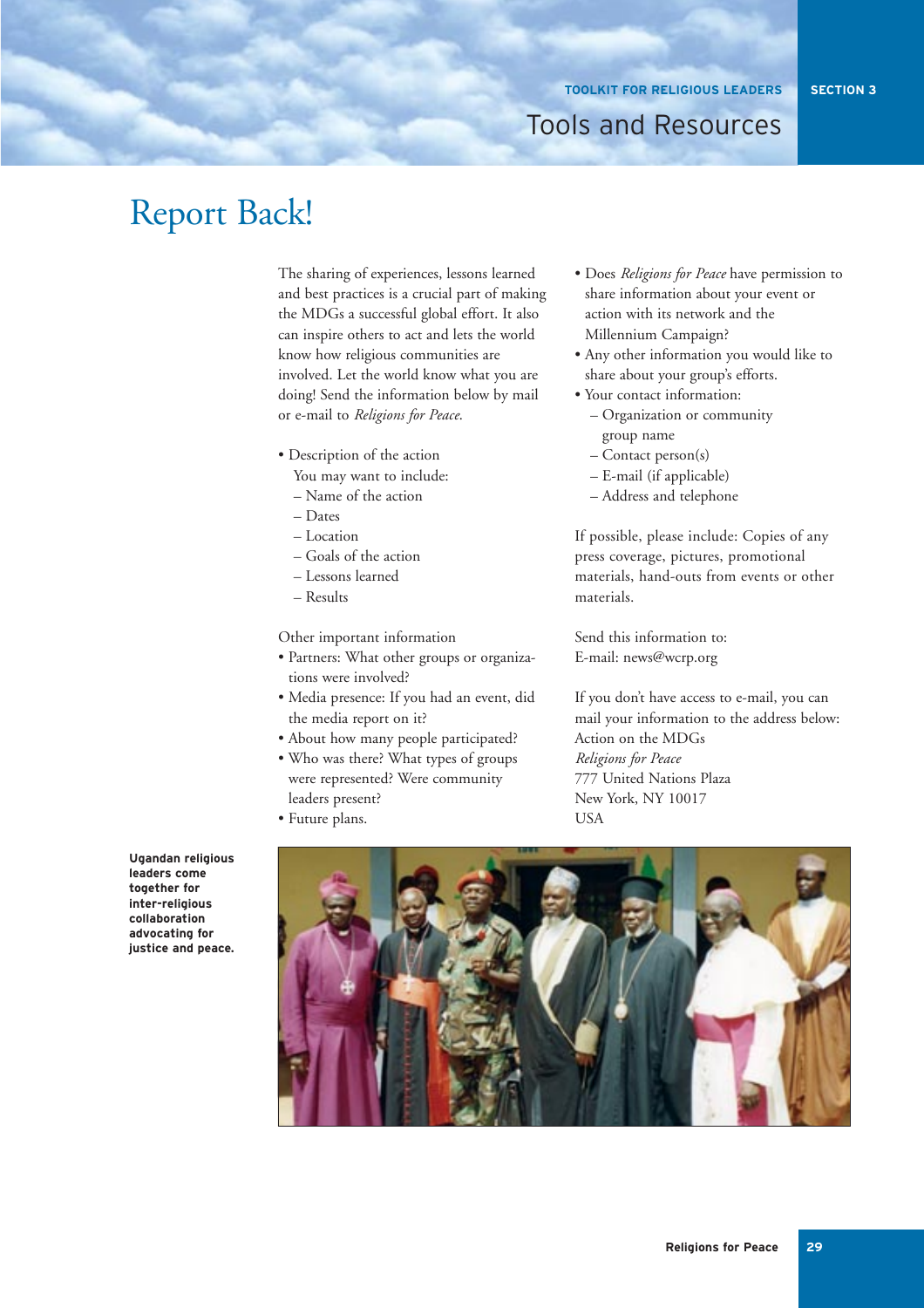### Resources

#### *Religions for Peace*

**website: http://www.religionsforpeace.org e-mail: info@wcrp.org Mailing address: 777 United Nations Plaza New York, NY 10017 USA**

#### **About the Millennium Development Goals**

#### **The UN Millennium Campaign**

Tips and tools for advocacy on the MDGs and stories of local, national and global campaigns. The site includes separate sections for each country as well as an events calendar for each continent. website: http://www.millenniumcampaign.org Mailing address: 304 East 45th St., FF-610 New York, NY 10017 USA

**The United Nations** website on the MDGs: http://www.un.org/millenniumgoals

#### **The MDGs in Africa: Progress and Challenges**

A report of the UN Economic Commission for Africa Download the report from: http://www.uneca.org/mdgs/MDGs\_in\_Africa.pdf Français: http://www.uneca.org/mdgs/MDGs%20in%20Africa\_FR.pdf

#### **Country-specific Reports**

Find out how your country is doing from the United Nations Development Programme website: http://www.undp.org/mdg/countryreports.html

#### **Get Connected**

#### **Global Call to Action against Poverty (GCAP)**

Campaign contacts for individual countries; information on white band days, national campaigns and other resources.

Website: English: http://www.whiteband.org

Français: http://www.whiteband.org/index\_html/switchLanguage?set\_language=fr

**GCAP Mailing Address in Africa:** The Africa Network Campaign on Education for All

Christophe Zoungrana – Program Manager Zone B Bâtiments Villa n° 24 A - Rue 111, BP: 3007, Dakar Yoff Dakar –SENEGAL

Tel: +221.824.22.44 Fax: +221.824.13 63 **e-mail: christophe@ancefa.org**

#### *OMD en Afrique/MDGs in Africa:* Web magazine put out by the UNECA

A good resource for tracking the progress of the MDGs in Africa and staying informed about new efforts and developments, from the United Nations Economic Commission for Africa. website: Français: http://www.uneca.org/omd/ English: http://www.uneca.org/mdgs/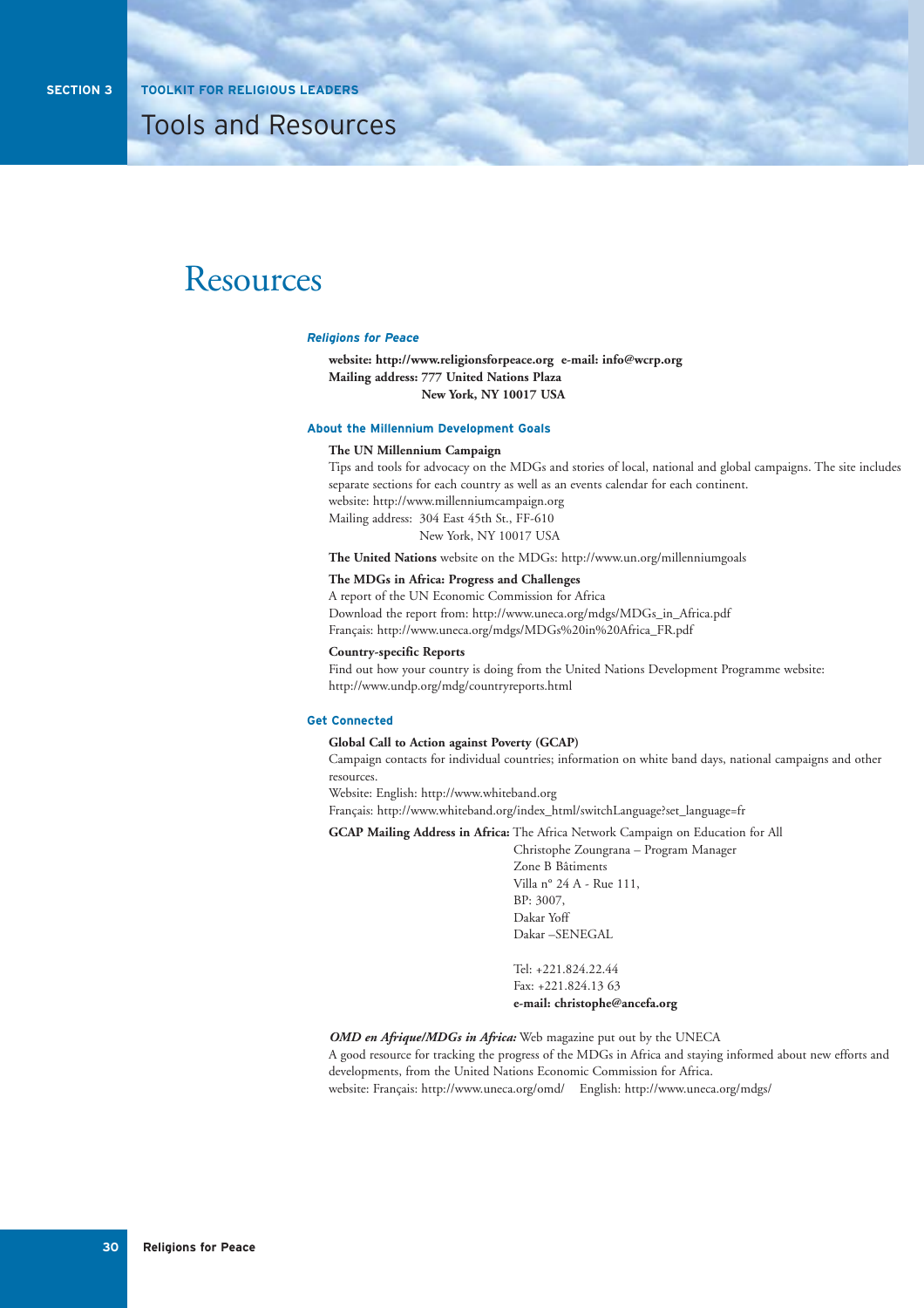### Resources

#### **United Nations Economic Commission for Africa (UNECA)**

UNECA is mandated to support the economic and social development of its 53 member states, foster regional integration and promote international cooperation for Africa's development. website: http://www.uneca.org Français: http://www.uneca.org/fr/ e-mail: ecainfo@uneca.org Tel: 251-11-551 7200 Cable: ECA ADDIS ABABA Fax: 251-11-551 4416 (Addis Ababa)

Mailing Address: Menelik II Ave.

P.O. Box 3001

Addis Ababa, Ethiopia

#### **MDG-net**

An e-mail discussion group facilitated by the United Nations Development Group including examples and experiences of localizing the MDGs: Sign up through the website: http://www.undg.org (Click on the "MDG-net" link under "Quick Links for UNCTs".)

#### **Tools for Action**

#### **African Monitor: Promoting Africa's Perspective**

An initiative launched by Archbishop Njongonkulu Ndungane of Cape Town for an independent body to monitor and promote effective implementation of the MDGs in Africa; a great resource for government advocacy in Africa.

website: http://www.africanmonitor.org e-mail: info@africanmonitor.org

#### **Campaigning Toolkit**

An in-depth guide to planning, carrying-out and following up on actions around the MDGs. Includes tips for writing letters, giving interviews, and other important steps:

http://www.millenniumcampaign.org/site/pp.asp?c=grKVL2NLE&b=403123

Or: Go to www.millenniumcampaign.org and click on "Campaigning Toolkit" under "Action Center."

#### **"We the Peoples 2005: Mobilizing for Change: Messages for Civil Society"**

A survey report of civil society organizations involved in advocacy and action around the MDGs, put out by the World Federation of UN Associations and the North-South Institute. Download the report from: http://www.wfuna.org

#### **Gender Equality and the Millennium Development Goals**

Sharing the tools needed to address the concerns and perspectives of women in relation to all of the MDGs. From the UN Inter-Agency Network on Women and Gender Equality, the OECD/DAC Network on Gender Equality and the Multilateral Development Bank Working Group on Gender. website: http://www.mdgender.net

#### **Some International Faith-based Organizations Involved with the MDGs**

*Find out what groups from your religious community are involved. Many local and international aid organizations are taking steps to link their work to the MDGs.*

**Caritas**: http://www.caritas.org

**Christian Aid**: http://www.christian-aid.org **Justitia et Pax** – Netherlands: http://www.justitiaetpax.nl **Micah Challenge**: http://www.micahchallenge.org **Muslim Aid**: http://www.muslimaid.org **Tearfund**: http://www.tearfund.org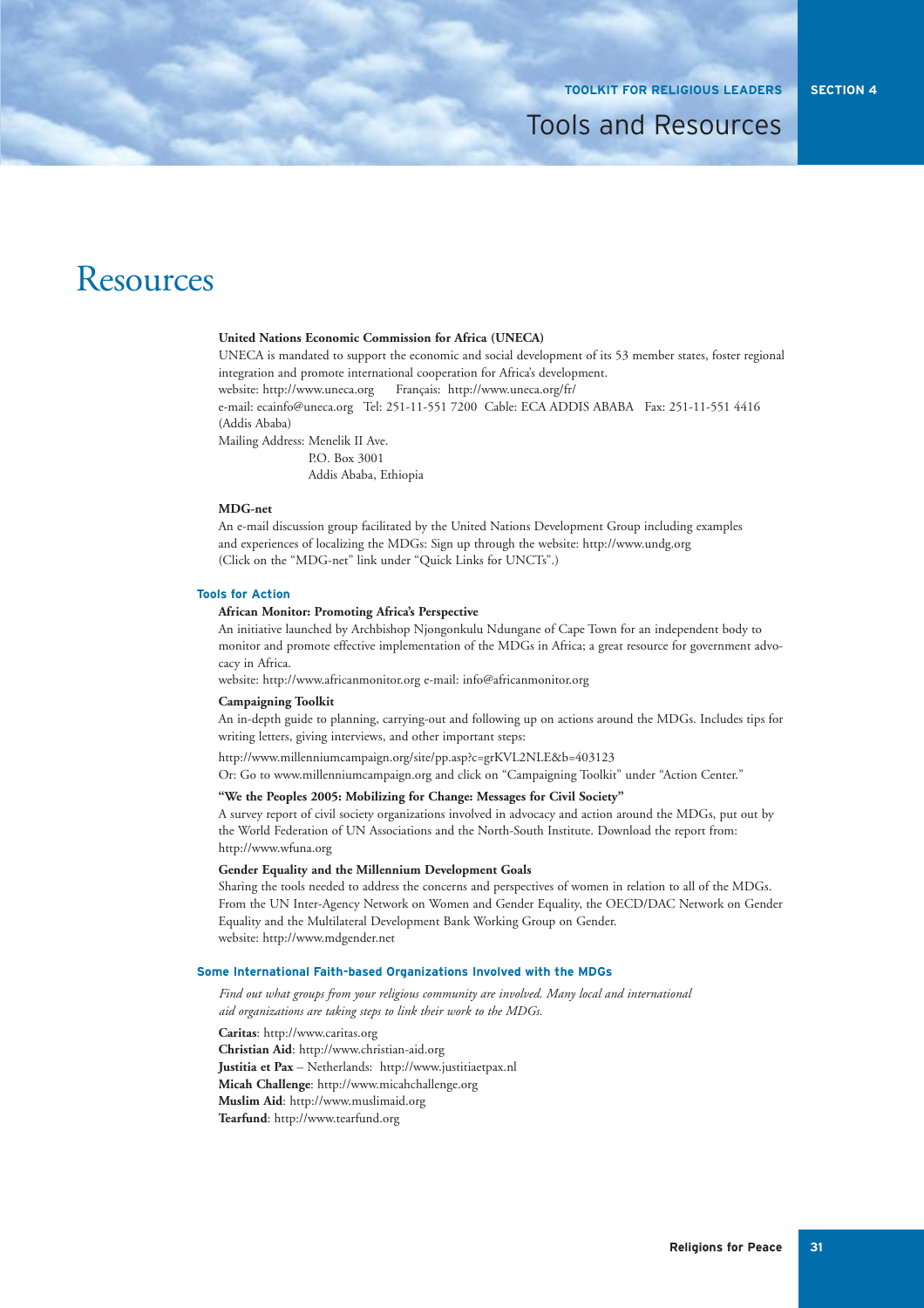# Acknowledgements

*Religions for Peace* would like to thank the UN Millennium Campaign for its support of this project and for allowing us to draw from their wealth of materials. The content of the toolkit was developed with material from the *MDG Campaign Toolkit* developed by CIVICUS and the Millennium Campaign, as well as from other civil society publications, including the Millennium Campaign *Youth Action Guide*. Special thanks are also due to the African Council of Religious Leaders, IRC members and *Religions for Peace* international field staff and secretariat staff who have contributed to the development and review of this toolkit.

Editorial Consultant: Cherri D. Waters Writing: Katherine Clark, K. Parker Diggory and Cherri D. Waters Design: www.juliareichdesign.com Communications: Felicity Maxwell Project Oversight: Angela Oliver Project Coordinator: K. Parker Diggory

Copyright ©2005 by the United Nations Development Programme All rights reserved. The UN Millennium Campaign supports citizens' efforts to hold their governments to account for the achievement of the Millennium Development Goals. This toolkit is an independent publication. This publication does not necessarily reflect the views of the United Nations, the United Nations Development Programme or their Member States.

This toolkit was produced by: The World Conference of *Religions for Peace* 777 United Nations Plaza New York, NY 10017 **USA** www.religionsforpeace.org e-mail: info@wcrp.org

#### **Text Credits:**

Material for Section 2: Actions adapted from the *MDG Campaign Toolkit* and Y*Youth Action Guide* cited above.

Quotes for "The Millennium Development Goals: Grounded in the Faith Traditions of the World" (p. 25) collected by Scarboro Missions (except the Yoruban proverb). http://www.scarboromissions.ca

#### **Photo Credits**:

All photographs are the property of the World Conference of *Religions for Peace* except: Pages 16 and 18: Courtesy of the Millennium Campaign.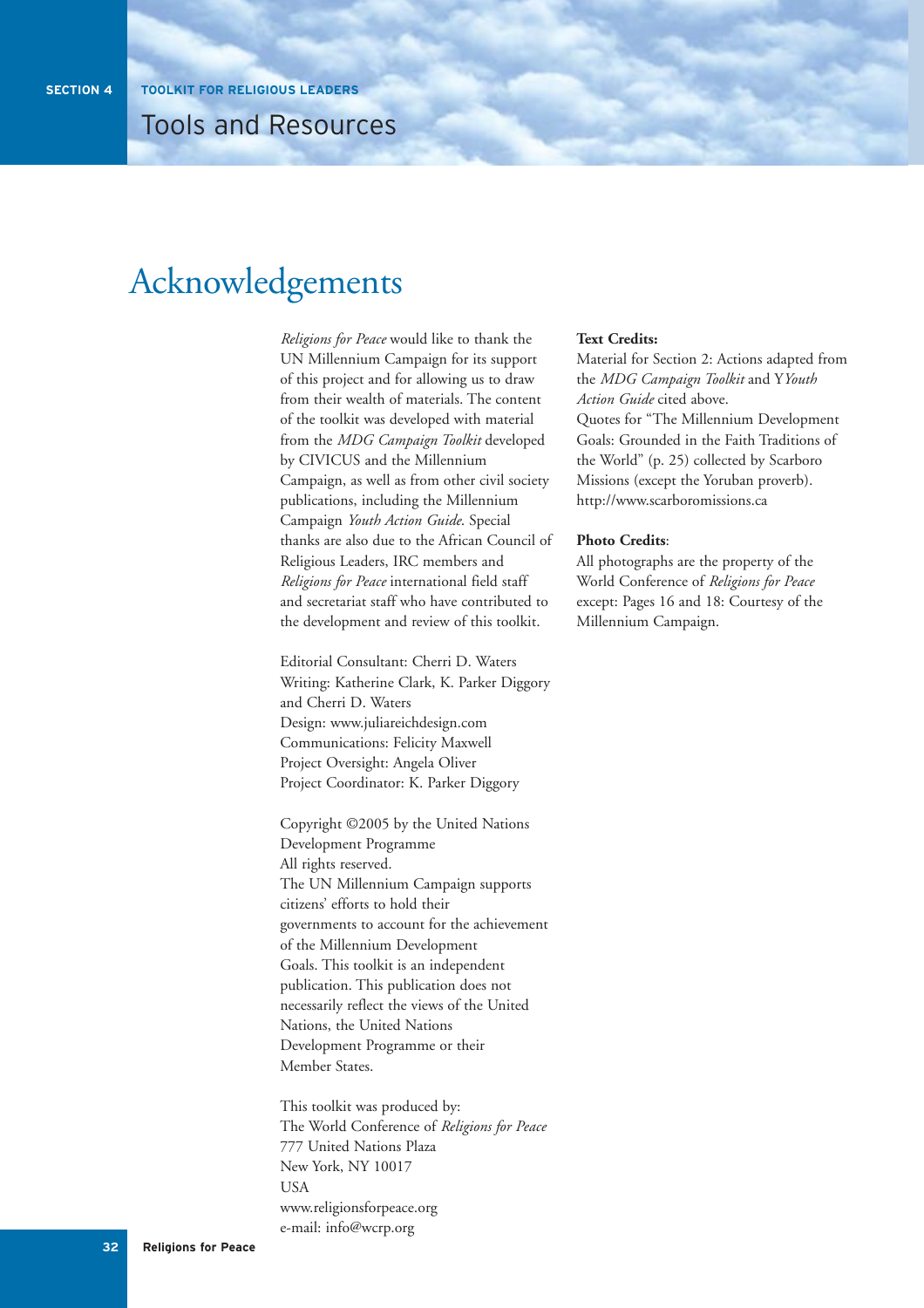# End Notes

- 1. UNICEF, Millennium Campaign
- 2. Oxfam
- 3. *80 Million Lives*, 2003, Bread for the World / UNICEF / World Health Organization
- 4. *State of the World's Mothers 2005: The Power and Promise of Girls' Education*, Save the Children
- 5. *The Quality Imperative, Global Monitoring Report 2005*, UNESCO, and *Toward Universal Primary Education: Investments, Incentives and Institutions*, 2005 UN Millennium Project
- 6. *Infant and Child Mortality: Demographic and Health Surveys Comparative Studies No. 20*, Bicego, G. and O. Ahmad
- 7. *MDG Campaign Toolkit*, Civicus
- 8. UNHCR
- 9. UNICEF
- 10. *Hidden Suffering: Disabilities From Pregnancy and Childbirth in Less Developed Countries*, Population Reference Bureau
- 11. *Poverty and Children*, UNICEF
- 12. Oxfam
- 13. Millennium Campaign
- 14, 15 *Why do the Millennium Goals Matter?*,
	- United Nations http://www.un.org/millenniumgoals/brochure.htm
- 16. Save the Children; Millennium Campaign
- 17. DATA; Millennium Campaign